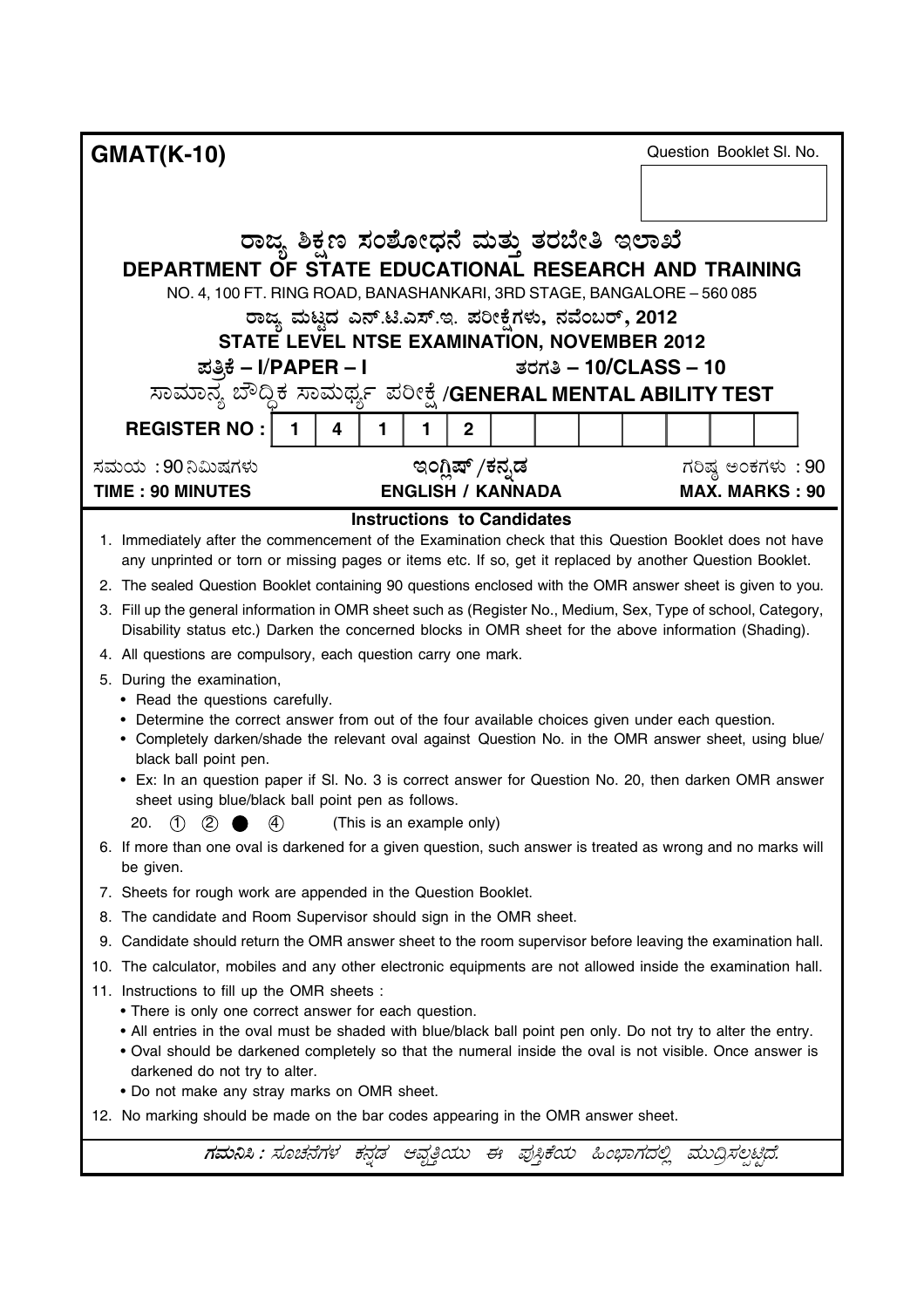## -

## **SPACE FOR ROUGH WORK** .<br>ಚಿತು ಬರಹಕಾಗಿ ಸಳ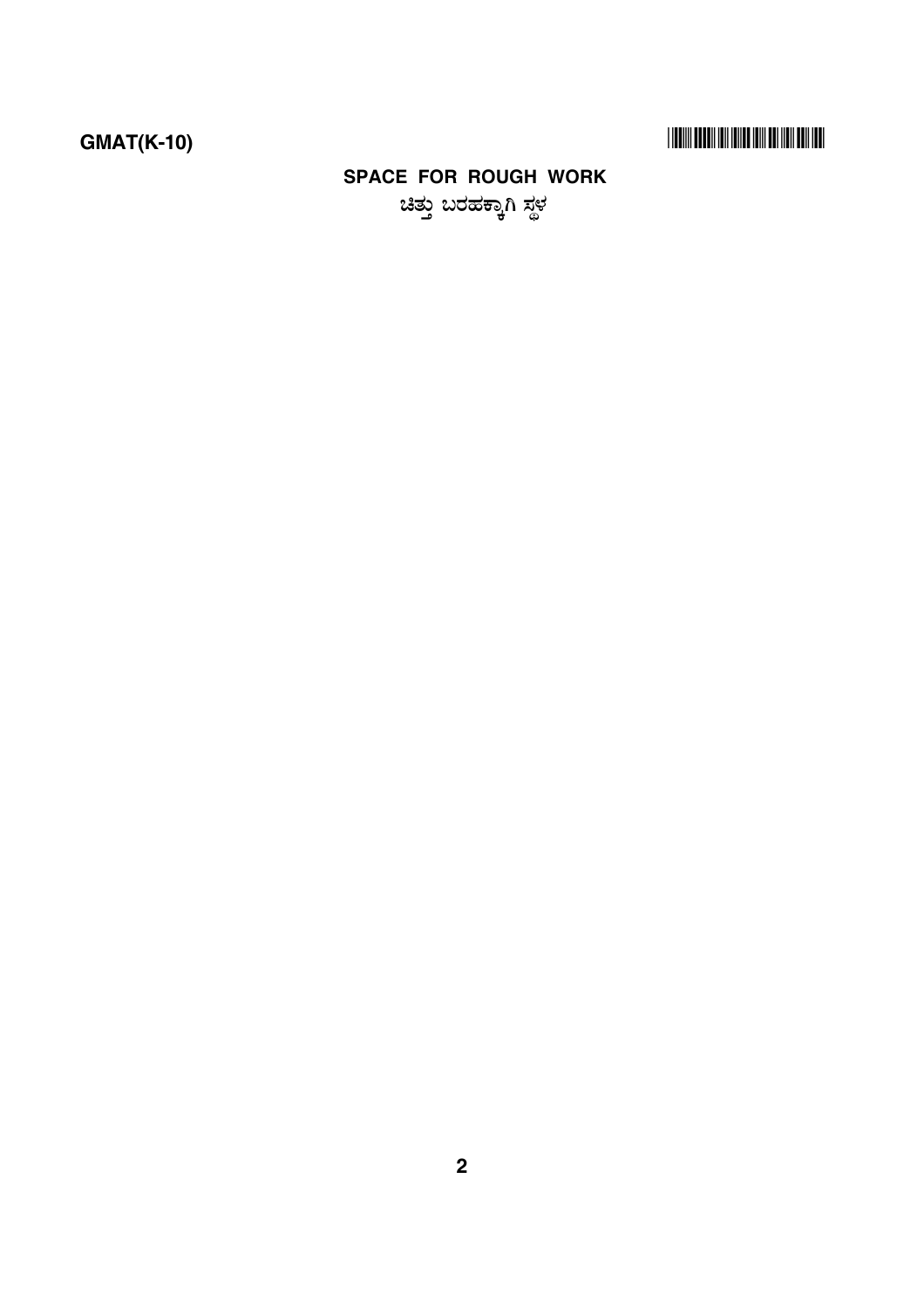# **THEIR BEEN IN HINE HII BE HEILEN!**

## **GMAT(K-10)**

#### **1. GENERAL MENTAL ABILITY TEST**

ಸಾಮಾನ್ಯ ಬೌದ್ಧಿಕ ಸಾಮರ್ಥ್ಯ ಪರೀಕ್ಷೆ

## (Questions  $1-5$ )

Directions: Complete the given analogy by selecting the correct answers from the alternatives.

(ಪ್ರಶ್ನೆಗಳು 1 – 5)

**ಸೂಚನೆಗಳು :** ಕೊಟ್ಟಿರುವ ಪರ್ಯಾಯಗಳಿಂದ ಸರಿಂಕರಾದ ಉತ್ತರವನ್ನು ಆರಿಸಿ ಕೆಳಗಿನ ಸಾಮ್ಯತೆಯನ್ನು ಪೂರ್ಣಗೊಳಿಸಿ.

4. A D G J: F H J L:: Z C F I: ?

- $1.13:61::?:213$ 
	- $1) 30$
	- $2) 33$
	- 3) 39
	- $4) 42$
- $2.8:32::27:?$ 
	- $1)36$
	- $2)81$
	- 3) 189
	- 4) 243
- 5. WUSQ:DFHJ::?:NPRT
	- $1)$  GIKM

 $1)$  KIGE

 $2)$  EGKI

 $3)$  EGIK

4) M J G D

- $2)$  Y W U S
- $3)$  TRPN
- 4)  $M K I G$

- $3.25:30:6::?:?:8$ 
	- $1)$  49:56
	- $2)$  49:7
	- $3) 36:54$
	- 4) 25:40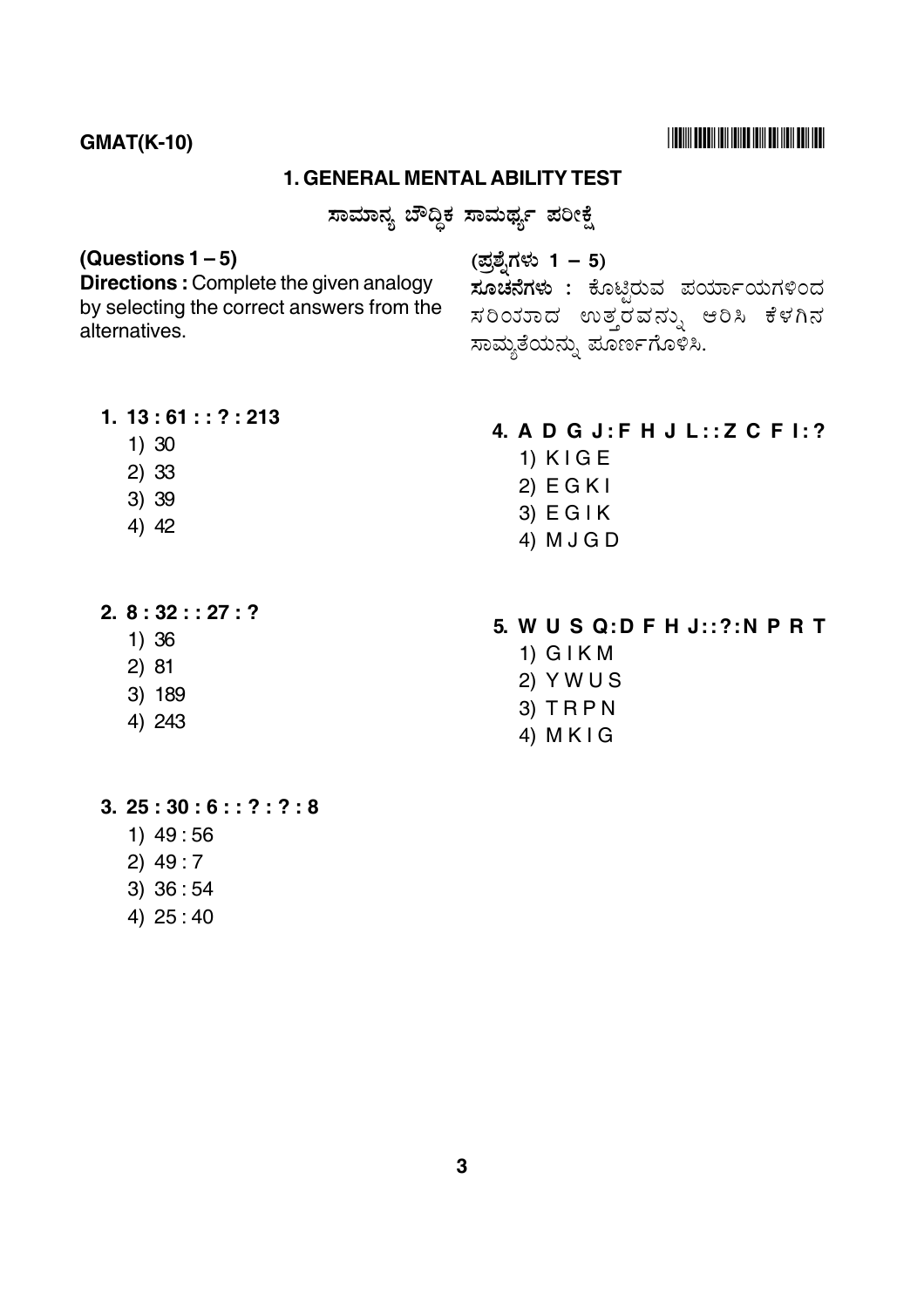# **THE RIVER BELLEVILLE IN THE RIVER OF A SET OF A SET OF A SET OF A SET OF A SET OF A SET OF A SET OF A SET OF A**

# **GMAT(K-10)**

# (Questions  $6-8$ )

Directions : Complete the figural analogy, by choosing the figures from the given alternatives.



ಸೂಚನೆಗಳು : ಕೊಟ್ಟಿರುವ ಪರ್ಯಾಯಗಳಿಂದ ಸರಿಯಾದ ಚಿತ್ರಗಳನ್ನು ಆರಿಸಿ, ಕೆಳಗಿನ ಸಾಮ್ಯತಾ ಚಿತ್ರಗಳನ್ನು ಪೂರ್ಣಗೊಳಿಸಿ.











 $\boldsymbol{v}$ 

M



8.

 $\overline{7}$ .







 $\overline{\mathbf{?}}$ 

 $3)$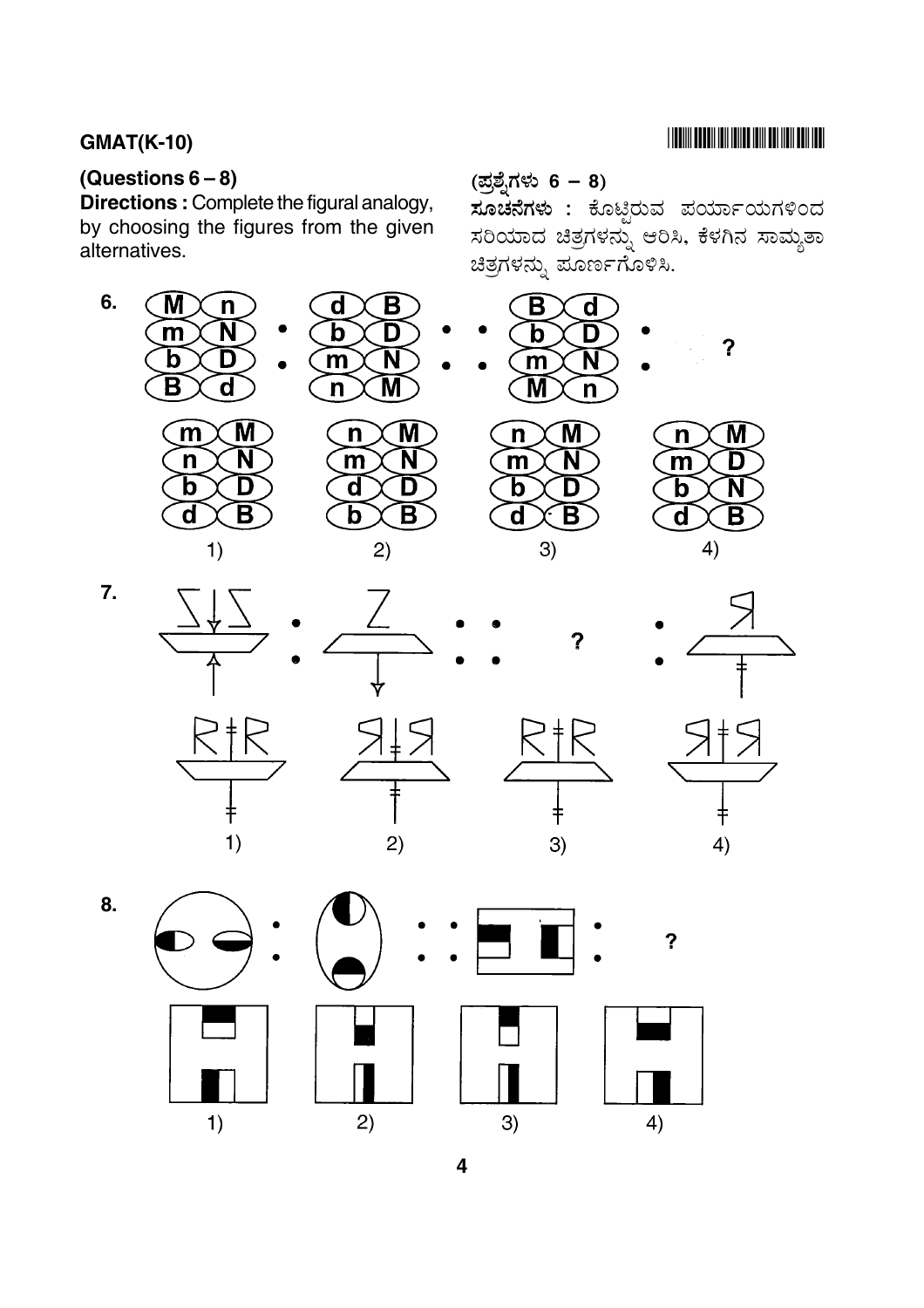## **(Questions 9 – 10)**

**Directions:** Choose and substitute the correct set of signs/signs and number in place of \* sequentially, selecting from the given alternatives to make the equations meaningful.

**9. 10 \* 10 \* 10 \* 100 \* 10**

$$
1) + , = , + , +
$$

$$
2) \times, \div, =, \div
$$

$$
3) \times, +, =, \times
$$

4) =,  $\times$ ,  $\div$ , +

## **(Questions 11 – 12)**

**Directions:** In the given equations find which of the following interchange of signs/ numbers would make the equations correct.

11. 
$$
9 + 7 \times 1 = 5 - 3
$$

- $1) = -$
- 2)  $+$ ,  $\times$
- 3)  $\times$ ,  $-$
- 4)  $+, -$

#### **(Question 13)**

**Directions:** When the signs are changed as shown below, which one of the following equations is correct ?

> $-$  to  $+$  $+$  to  $\times$  $\times$  to  $\div$

$$
\div \ \mathsf{to} =
$$

(ಪ್ರಶೈಗಳು 9 – 10)

**ಸೂಚನೆಗಳು :** ಕೊಟ್ಟಿರುವ ಸಮೀಕರಣವನ್ನು ಅರ್ಥಪೂರ್ಣ ಮಾಡಲು, ಕೊಟ್ಟಿರುವ ಯಾವ ಚಿಹ್ನೆ/ ಚಿಹ್ನೆ ಮತ್ತು ಸಂಖ್ಯೆಗಳ ಗಣವನ್ನು \* ಜಾಗದಲ್ಲಿ ಕ್ರಮುವಾಗಿ ಆದೇಶಿಸಬೇಕು ಎಂಬುದನ್ನು \_<br>ಪರ್ಯಾಯಗಳಿಂದ ಆರಿಸ<mark>ಿ</mark>.

10. 
$$
48 \div \times = 12 \times 4
$$

- 1)  $6, -$ 2) 8, + 3) 12,  $\div$
- 4) 16.  $\times$

(ಪ್ರಶೈಗಳು 11 – 12)

<mark>ತ್ತ್ನ</mark>ು .<br>**ಸೂಚನೆಗಳು :** ಕೊಟ್ಟಿರುವ ಸಮೀಕರಣಗಳಲ್ಲಿ ಯಾವ ಚಿಹೈಗಳು/ಸಂಖ್ಯೆಗಳನ್ನು ಅದಲು ಬದಲು ವಾಡಿದಾಗ ಸಮೀಕರಣ ಸರಿಯಾಗಿರುತ್ತವೆ ಎಂಬುದನ್ನು ಕಂಡುಹಿಡಿಯಿರಿ.

**12.**  $30 \div 5 + 10 = 6 \times 3$ 

1) 10, 5 2) 6, 10 3) 5, 3 4) 5, 6

# (ಪ್ರಶ್ನೆ 13)

<mark>್ತ್ನಾ</mark>ಂಡಿಗಳು : ಕೆಳಗೆ ತೋರಿಸಿರುವ ರೀತಿಯಲ್ಲಿ ಚಿಹ್ನೆಗಳನ್ನು ಬದಲಿಸಿದಾಗ ಕೊಟ್ಟಿರುವ ಯಾವ ಸಮೀಕರಣವು ಸರಿಯಾಗಿರುತ್ತದೆ  $\stackrel{\sim}{{\bm{\mathsf{p}}}}$ 

$$
\begin{aligned}\n &= \overrightarrow{\omega}_{\lambda} + \overrightarrow{n} \\
&+ \overrightarrow{\omega}_{\lambda} \times \overrightarrow{n} \\
&\times \overrightarrow{\omega}_{\lambda} + \overrightarrow{n} \\
&+ \overrightarrow{\omega}_{\lambda} = \overrightarrow{n}\n\end{aligned}
$$

**13.** 1)  $40 + 5 \div 45 \times 15 - 25$ 

2)  $40 \div 5 + 45 \times 15 - 25$ 

3)  $40 \times 5 - 45 \div 15 + 25$ 

4)  $40 + 5 - 45 \times 15 \div 25$ 

## -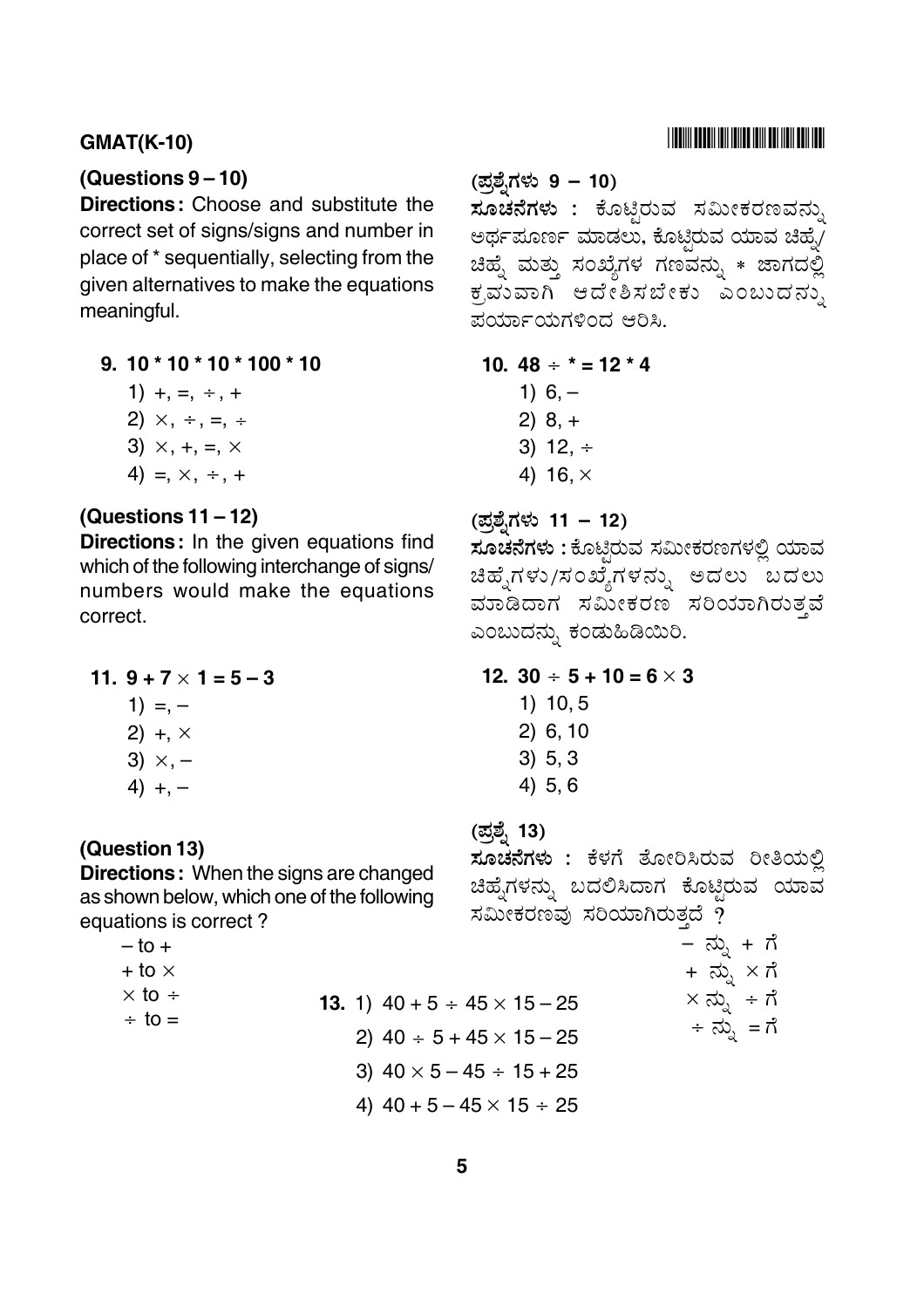## 

## **GMAT(K-10)**

## (Questions  $14-15$ )

Directions: Find the set of figures which have the similar characteristics choosing from the given alternatives.

#### (ಪ್ರಶ್ನೆಗಳು 14 – 15)

ಸೂಚನೆಗಳು : ಈ ಕೆಳಗೆ ಕೊಟ್ಟಿರುವ ಚಿತ್ರಗಳ ಹೋಲುವಂತಹ ಗುಣಲಕ್ಷಣಗಳನ್ನುಳ್ಳ ಚಿತ್ರಗಳ ಗಣವನ್ನು ಪಂರ್ಯಾಯುಗಳಿಂದ ಆರಿಸಿ ಕಂಡುಹಿಡಿಯಿರಿ.

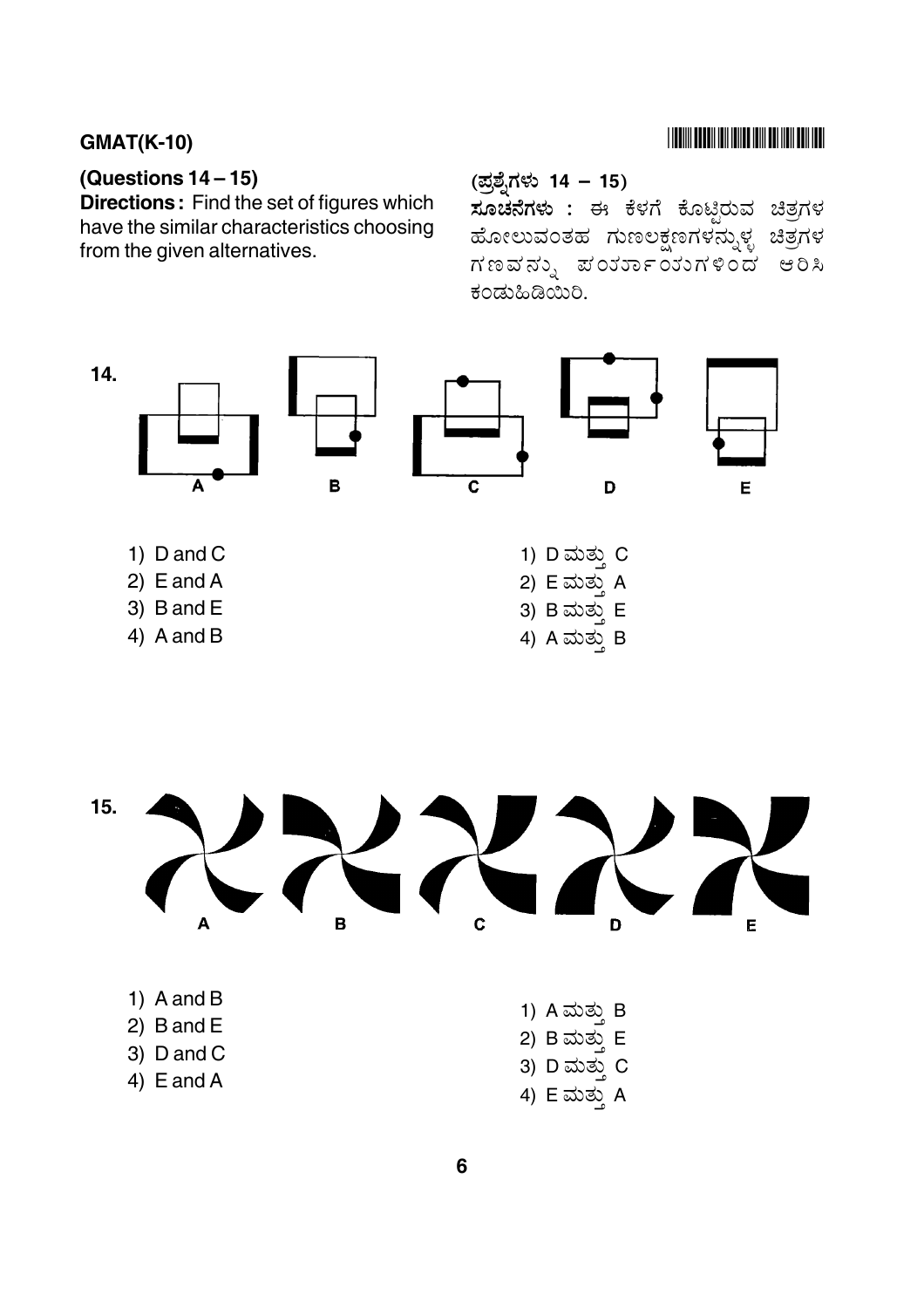#### $GMAT(K-10)$

#### **(Questions 16 – 20)**

**Directions:** In the given questions there are four groups of numbers/pairs of numbers/groups of letters of which three are alike and one is different. Find the one which is different.

| 16. 1) $2056$    |            |  |  |  |
|------------------|------------|--|--|--|
|                  | 2) 3 2 4 0 |  |  |  |
|                  | 3) 4 0 8 4 |  |  |  |
|                  | 4) 1 4 0 4 |  |  |  |
|                  |            |  |  |  |
|                  |            |  |  |  |
| 17. 1) $2 1 6 5$ |            |  |  |  |
|                  | 2) 3 4 7 8 |  |  |  |
|                  | 3) 4 3 9 7 |  |  |  |
|                  | 4) 5296    |  |  |  |

- **18.** 1) 4, 32
	- 2) 6, 112
	- 3) 8, 256
	- 4) 10, 500

**(Questions 21 - 25)**

**Directions:** Identify the number of specified geometric shapes in the given diagram and mark the correct answer.

#### **21. How many Squares are there in the given figure ?**

ಕೊೞರುವ ಆಕ್ಸತಿಯಅ ಎಷು ಚೌಕಗಳವೆ ?

(ಪ್ರಶೈಗಳು 16 – 20)

 6 & ' 7 <sup>C</sup> -+ /E(8 9 ಪ್ರತಿಯೊಂದರಲ್ಲಿಯೂ ಸಂಖ್ಯೆಗಳು/ಜೋಡಿ -<br>ಸಂಖ್ಯೆಗಳು/ ಅಕ್ಷರಗಳ ಗುಂಪುಗಳ ನಾಲ್ಕು ಗುಂಪುಗಳನ್ನು ಕೊಟ್ಟಿವೆ. ಇವುಗಳಲ್ಲಿ ಮೂರು ಒಂದು ರೀತಿಯ ಸಂಬಂಧವನ್ನು ಹೊಂದಿರುತ್ತವೆ. ಒಂದು ಮಾತ್ರ ಭಿನ್ನವಾಗಿದೆ. ಭಿನ್ನವಾಗಿರುವುದನ್ನು ಗುರುತಿಸಿ.

- **19.** 1) 22, 56
	- 2) 30, 48
	- 3) 44, 34
	- 4) 52, 28

**20.** 1) N Y M P H 2) H Y D R A 3) P Y R U S 4) L Y R I C

(ಪ್ರಶೈಗಳು 21 – 25) **ಸೂಚನೆಗಳು :** ಕೆಳಗೆ ಕೊಟ್ಟಿರುವ ಚಿತ್ರಗಳಲ್ಲಿ ಸೂಚಿತ ಜ್ಯಾಮಿತಿಯ ಆಕೃತಿಗಳ ಸಂಖ್ಯೆಯನ್ನು ಕಂಡುಹಿಡಿದು, ಉತ್ತರವನ್ನು ಗುರುತಿಸಿ.

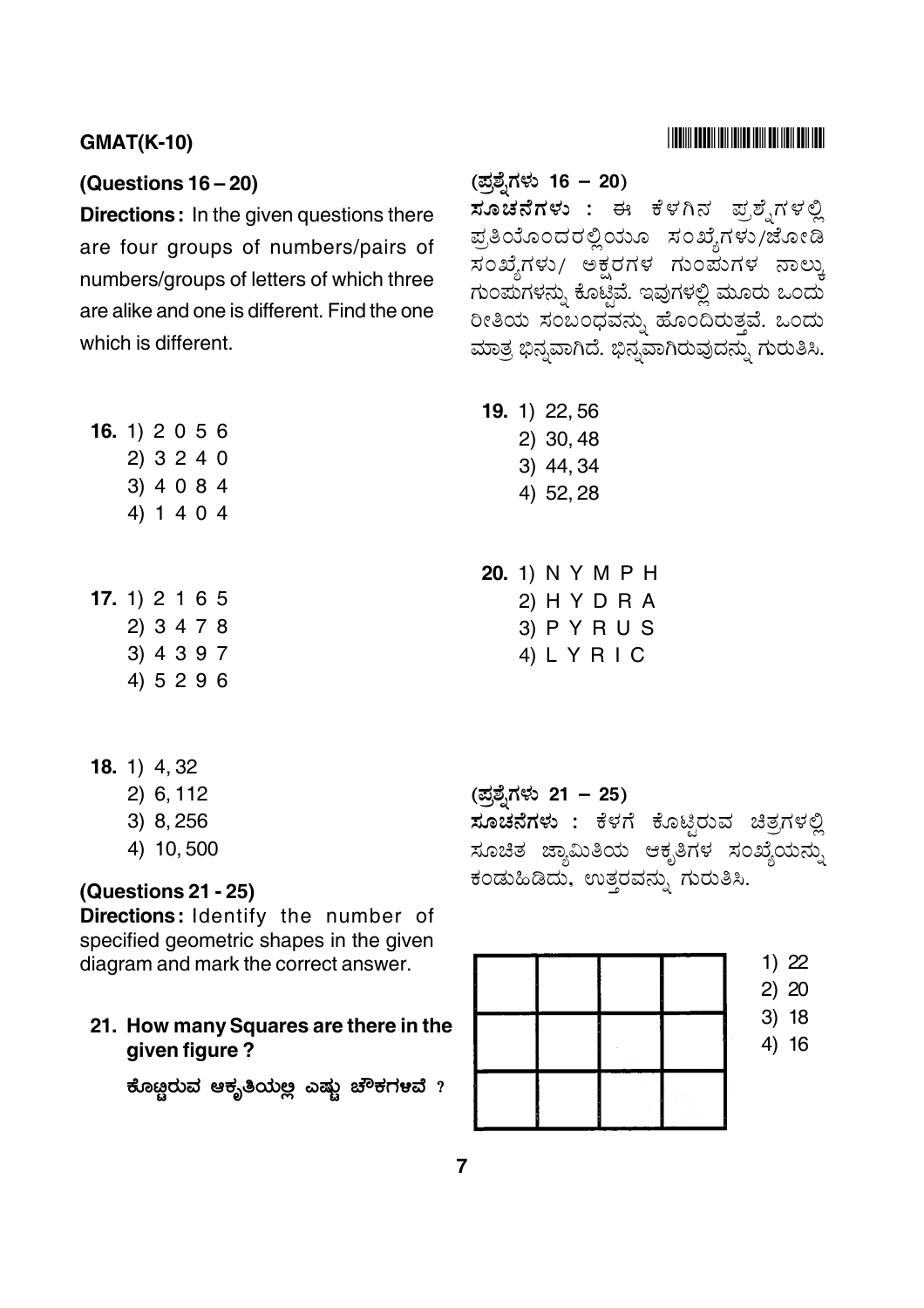**22. How many Rectangles are there in the given figure ?**

.<br>ಕೆಳಗೆ ಕೊಟಿರುವ ಆಕೃತಿಯಲಿ ಎಷು ಆಯತಗಳಿವೆ $\gamma$ 



**23. How many Parallelograms are there in the given figure ?**

.<br>ಕೆಳಗೆ ಕೊಟ್ತಿರುವ ಆಕೃತಿಯಲಿ ಎಷ್ಟು ಸಮಾನಾಂತರ ಚತುರ್ಬುಜಗಳಿವೆ ?



**24. How many Semicircles are there in the given figure ?**

> .<br>ಕೆಳಗೆ ಕೊಟಿರುವ ಆಕೃತಿಯಲಿ ಎಷು ಅರ್ಧವೃತ್ತಗಳಿವೆ $_?$



**25. How many Triangles are there in the given figure ?**

ಕೆಳಗೆ ಕೊಟಿರುವ ಆಕ್ತತಿಯಲಿ ಎಷ<mark>ು</mark> ತ್ತಿಭುಜಗಳಿವೆ $?$ 



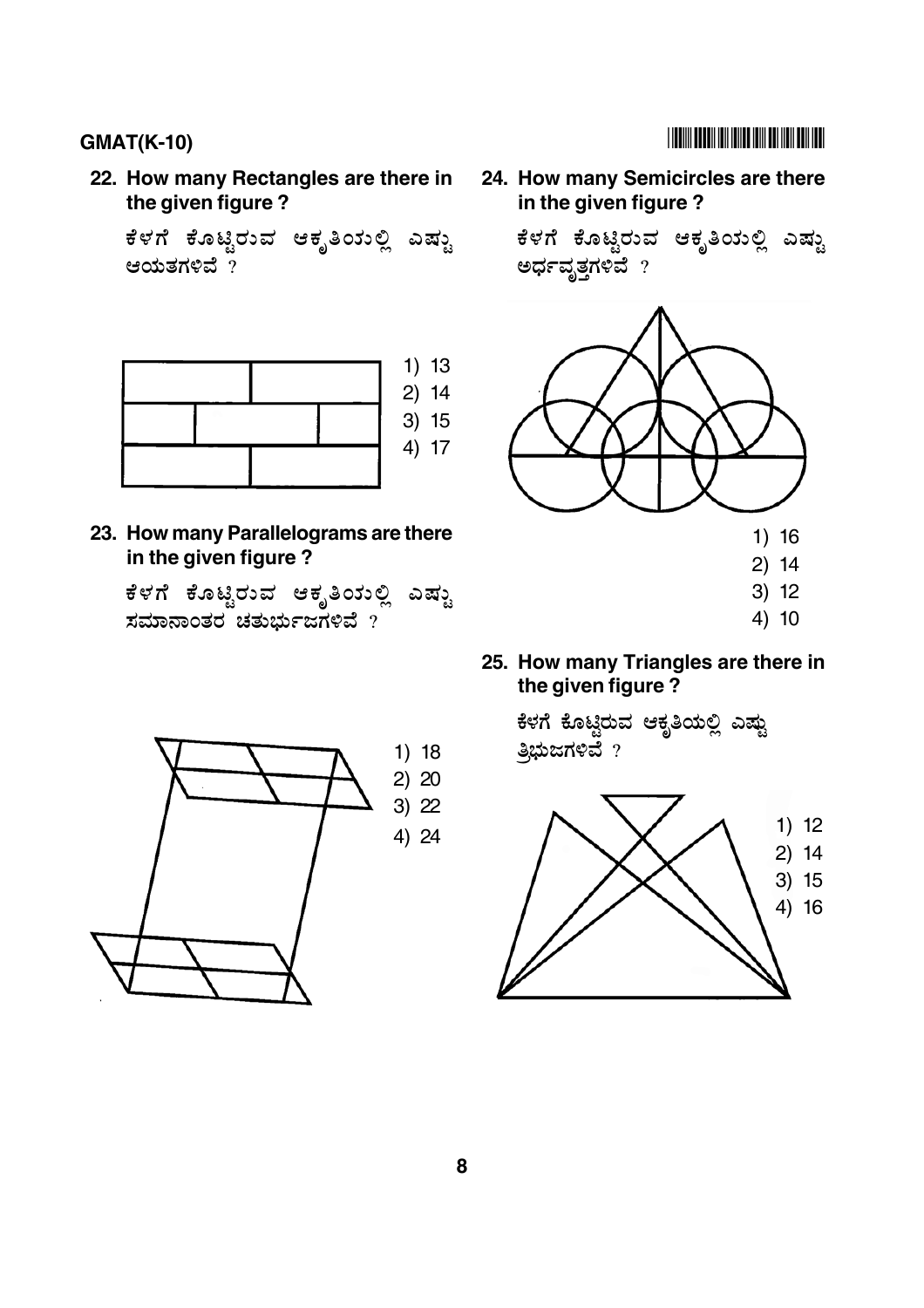# **THE REAL PROPERTY IN THE REAL PROPERTY AND A**

## **GMAT(K-10)**

## (Questions  $26 - 28$ )

**Directions:** Complete the following number series by choosing the correct number from the given choices.

# (ಪ್ರಶ್ನೆಗಳು 26 – 28)

ಸೂಚನೆಗಳು : ಕೊಟ್ಟಿರುವ ಪರ್ಯಾಯಗಳಿಂದ ಸರಿಯಾದ ಸಂಖ್ಯೆಗಳನ್ನು ಆರಿಸಿ, ಕೆಳಗಿನ ಸಂಖ್ಯಾ ಶ್ರೇಣಿಗಳನ್ನು ಪೂರ್ಣಗೊಳಿಸಿ.

#### 26. 3, 27, 75, 147, ?, 363

- 1) 207
- 2) 216
- 3) 231
- 4) 243

#### 27. 337, 211, 121, ?, 25, 7

- $1)$  41
- $2) 61$
- $3) 71$
- 4) 81

28. 240, 211, 184, ?, ?, 115

- 1) 159, 136
- 2) 157, 135
- 3) 155, 133
- 4) 153, 132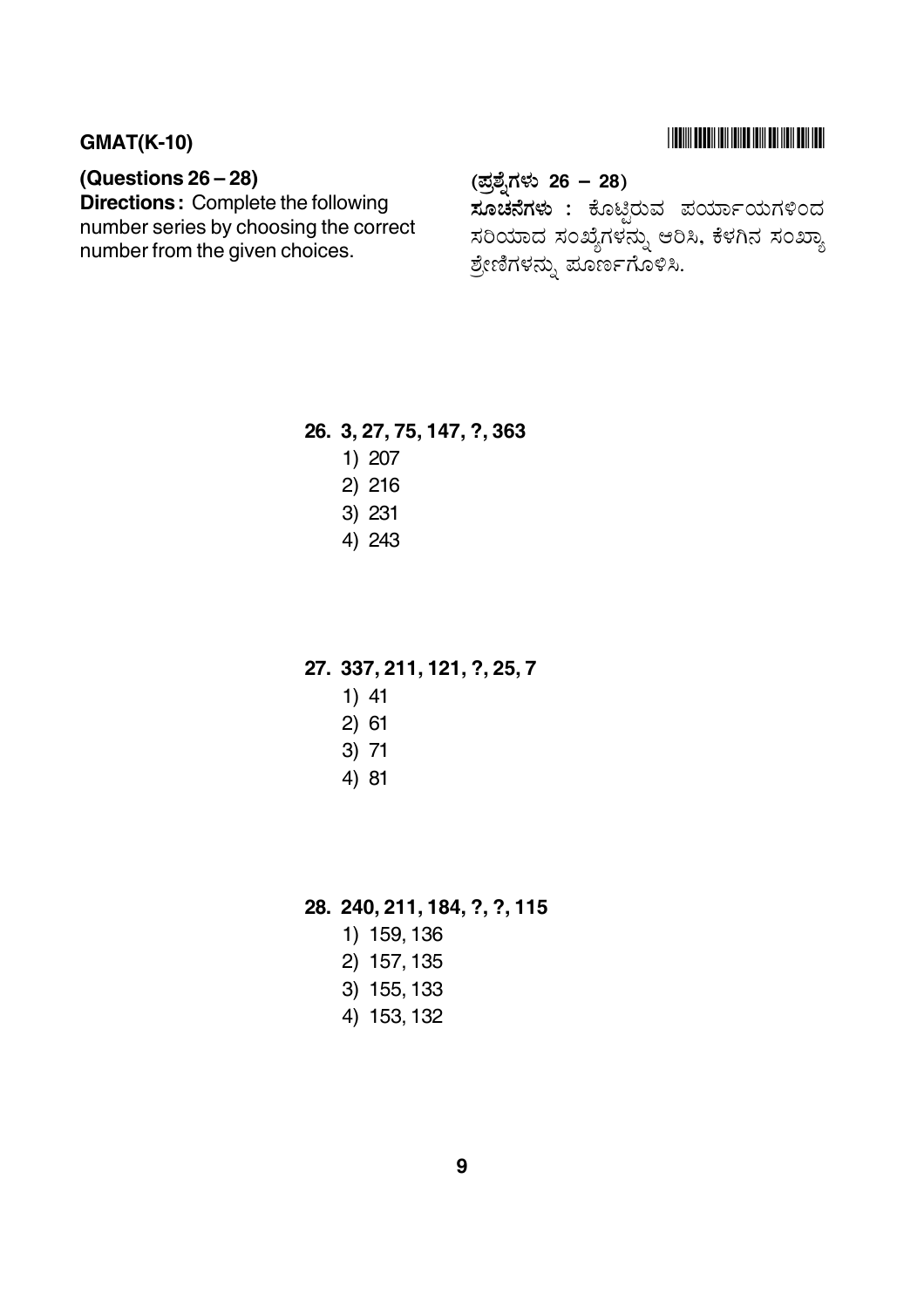# 

# (Questions  $29-31$ )

Directions: Complete the figural series, choosing the correct figure from the given alternatives.



್ತು .<br>**ಸೂಚನೆಗಳು :** ಕೊಟ್ಟಿರುವ ಪರ್ಯಾಯಗಳಿಂದ ಸರಿಯಾದ ಚಿತ್ರವನ್ನು ಆರಿಸಿ ಆಕೃತಿಗಳ ಶ್ರೇಣಿಗಳನ್ನು .<br>ಮೂರ್ಣಗೊಳಿಸಿ.



 $10$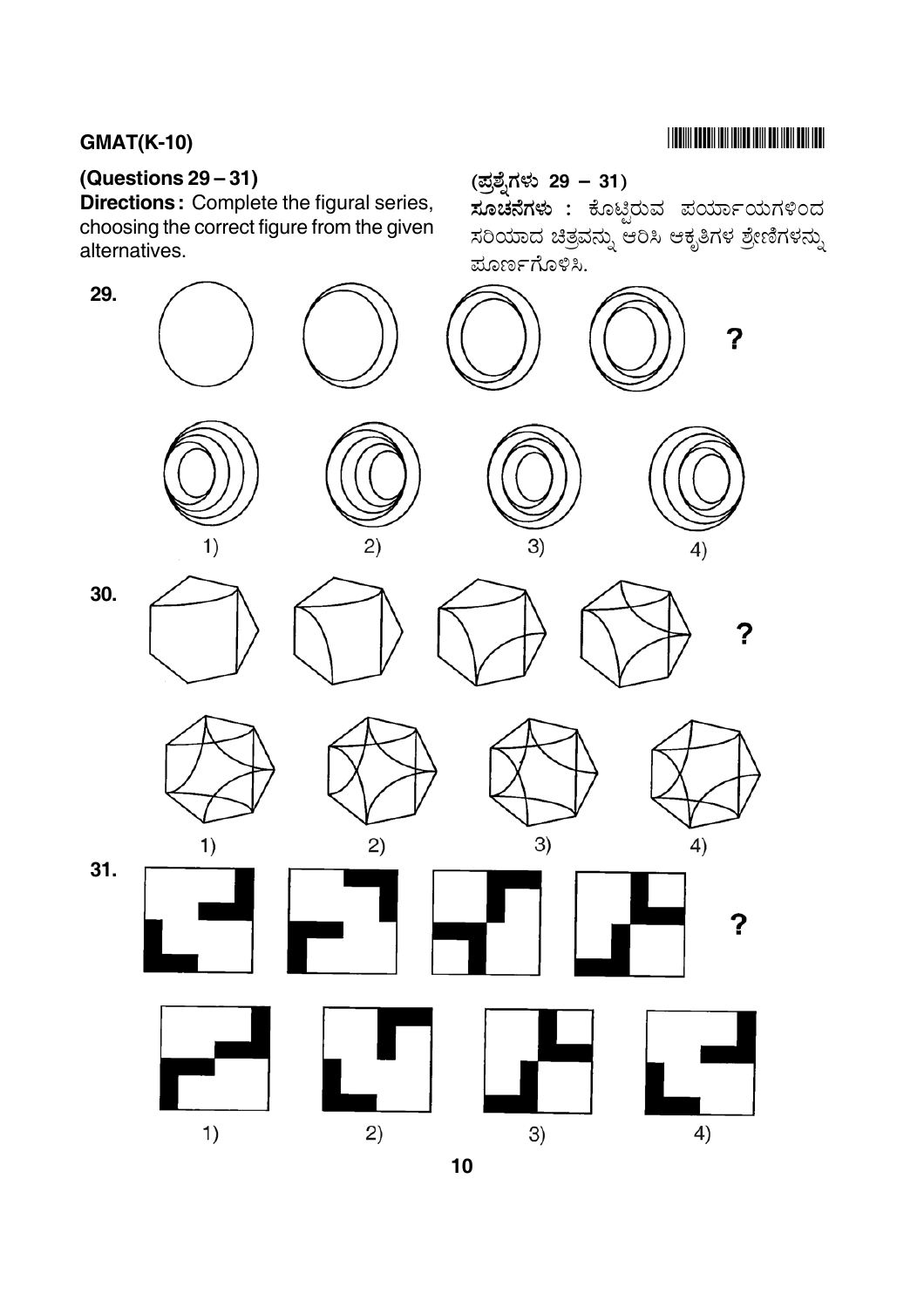## 

#### **GMAT(K-10)**

## (Questions  $32 - 35$ )

**Directions:** Match the numbers in Column - I with the rules in Column - II.

(ಪ್ರಶೈಗಳು 32 – 35) **ಸೂಚನೆಗಳು :** ಸ್ತಂಭ – I ರಲ್ಲಿನ ಸಂಖ್ಯೆಗಳನ್ನು  $\frac{1}{2}$ ಸಂಭ – IIರಲ್ಲಿನ ನಿಯಮಗಳ ಜೊತೆ ಹೊಂದಿಸಿರಿ.

| Column-I   | Column-II      |
|------------|----------------|
| ಸ್ತಂಭ  – I | ಸ್ತಂಭ – II     |
| 1) 30      | a) $n^3 + n/2$ |
| 2) 63      | b) $3n^2 + 3$  |
| 3) 66      | c) $n^3 + 4$   |
| 4) 110     | d) $n^2 - 2n$  |
| 5) 127     | e) $n^3 - 3n$  |
|            | f) $2n^2 - 1$  |

### 32. Which rule the number 30 follows?

ಸಂಖ್ಯೆ 30 ಯಾವ ನಿಯಮವನ್ನು ಅನುಸರಿಸುತ್ತದೆ ?

- $1) b$
- $2) c$
- $3)$  d
- $4) e$

#### 33. Which rule the number 63 follows?

- ಸಂಖ್ಯೆ 63 ಯಾವ ನಿಯಮವನ್ನು ಅನುಸರಿಸುತ್ತದೆ ?  $1)$  c
- $2) d$
- 
- $3) e$
- $4)$  f

#### 34. Which rule the number 66 follows?

```
ಸಂಖ್ಯೆ 66 ಯಾವ ನಿಯಮವನ್ನು
  ಅನುಸರಿಸುತ್ತದೆ ?
   1) d
   2) f3) a4) b35. Which number follows the rule
   (n^3 - 3n)?
  ಯಾವ ಸಂಖ್ಯೆಯು ನಿಯಮ (n<sup>3</sup> – 3n)
  ವನ್ನು ಅನುಸರಿಸುತ್ತದೆ ?1) 1272) 110
```
- $3) 66$
- 4) 63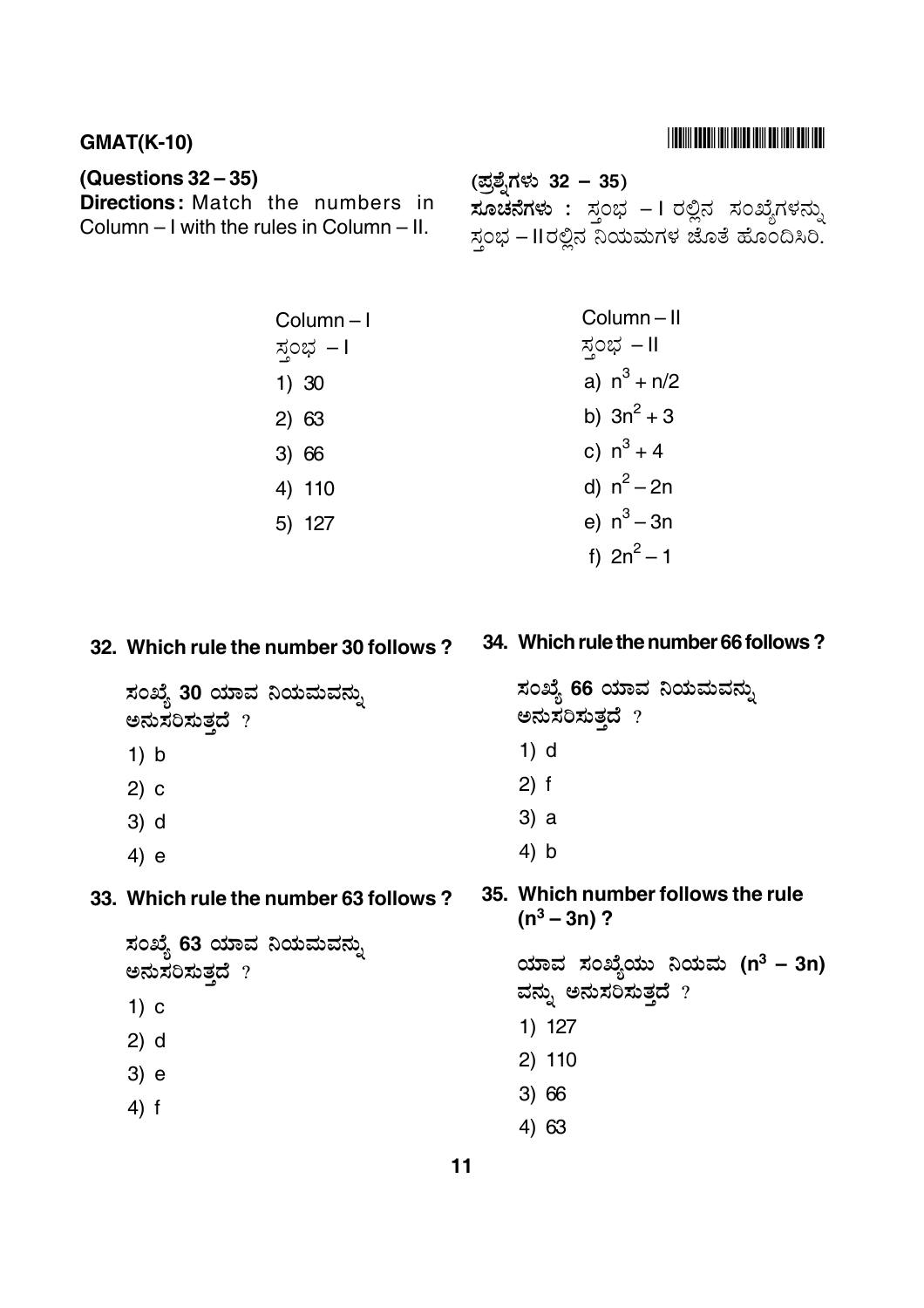# 

## **GMAT(K-10)**

36.

9

 $1)6$  $2)9$  $3) 10$ 

 $4) 11$ 

## (Questions  $36 - 39$ )

Directions: In the questions below the numbers in the figures are related. Identify their relationship and find the missing numbers in the given figures.

# (ಪ್ರಶ್ನೆಗಳು 36 – 39)

ಸೂಚನೆಗಳು : ಈ ಕೆಳಗೆ ಕೊಟ್ಟಿರುವ ಪ್ರಶ್ನೆಗಳಲ್ಲಿ, ಆಕೃತಿಗಳಲ್ಲಿರುವ ಸಂಖ್ಯೆಗಳು ಹೊಂದಿರುವ ಸಂಬಂಧವನ್ನು ಸೂಚಿಸುತ್ತದೆ. ಈ ಸಂಬಂಧವನ್ನು ಗುರುತಿಸಿ ಚಿತ್ರಗಳಲ್ಲಿ ಬಿಟ್ಟು ಹೋಗಿರುವ ಸಂಖ್ಯೆಗಳನ್ನು ಕಂಡುಹಿಡಿಯಿರಿ.

?





4

- $2) 12$
- $3) 11$
- $4)6$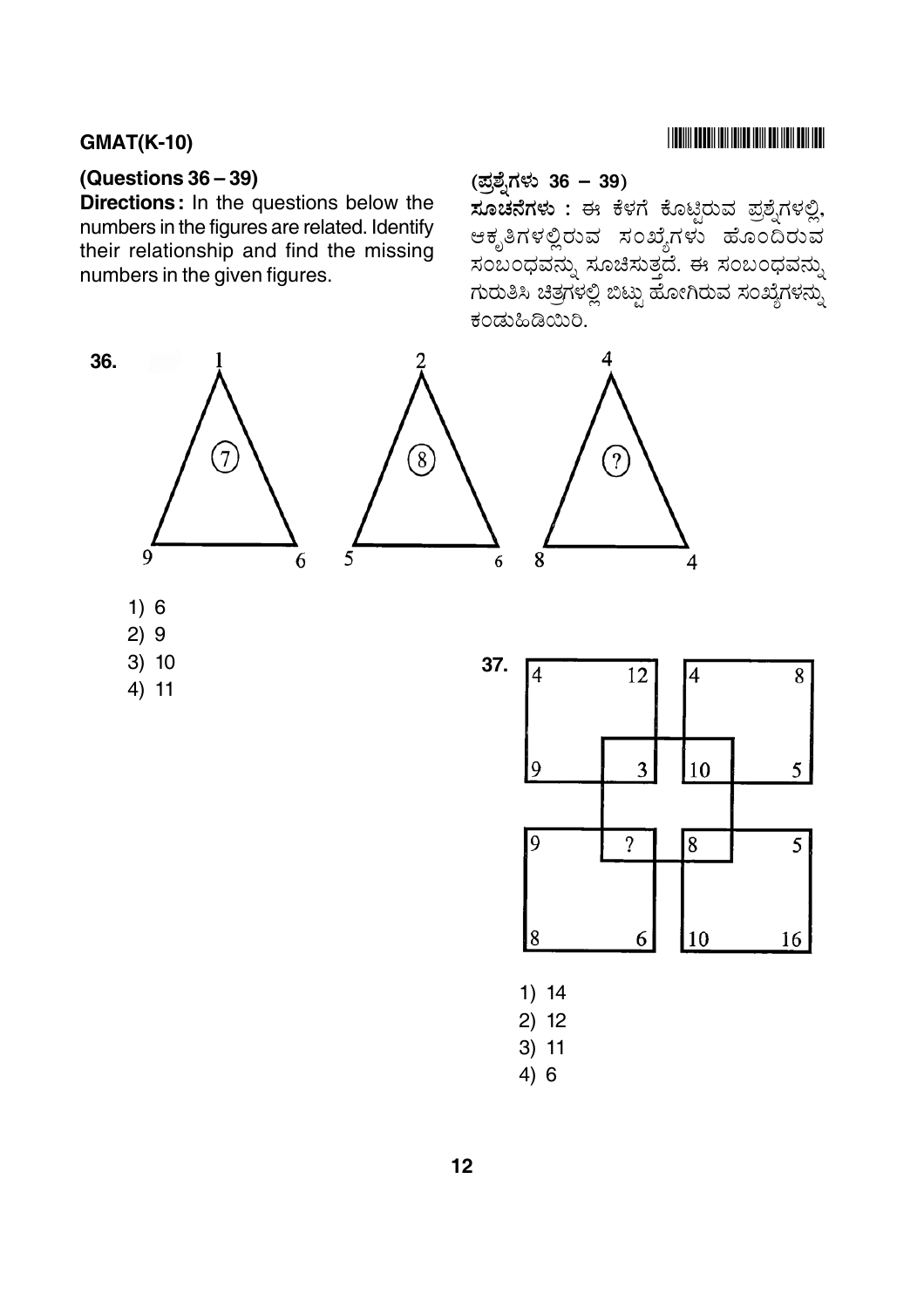-

| 38. | $\overline{4}$ | 226 |         | 37 | ി<br>∠ | 135 |  |
|-----|----------------|-----|---------|----|--------|-----|--|
|     | 6              | 74  | ્ર<br>J | 11 | റ      | ິດ  |  |

- 1) 8, 138
- 2) 7, 108
- 3) 6, 46
- 4) 5, 18



- 1) 28, 30
- 2) 24, 32
- 3) 20, 35
- 4) 16, 48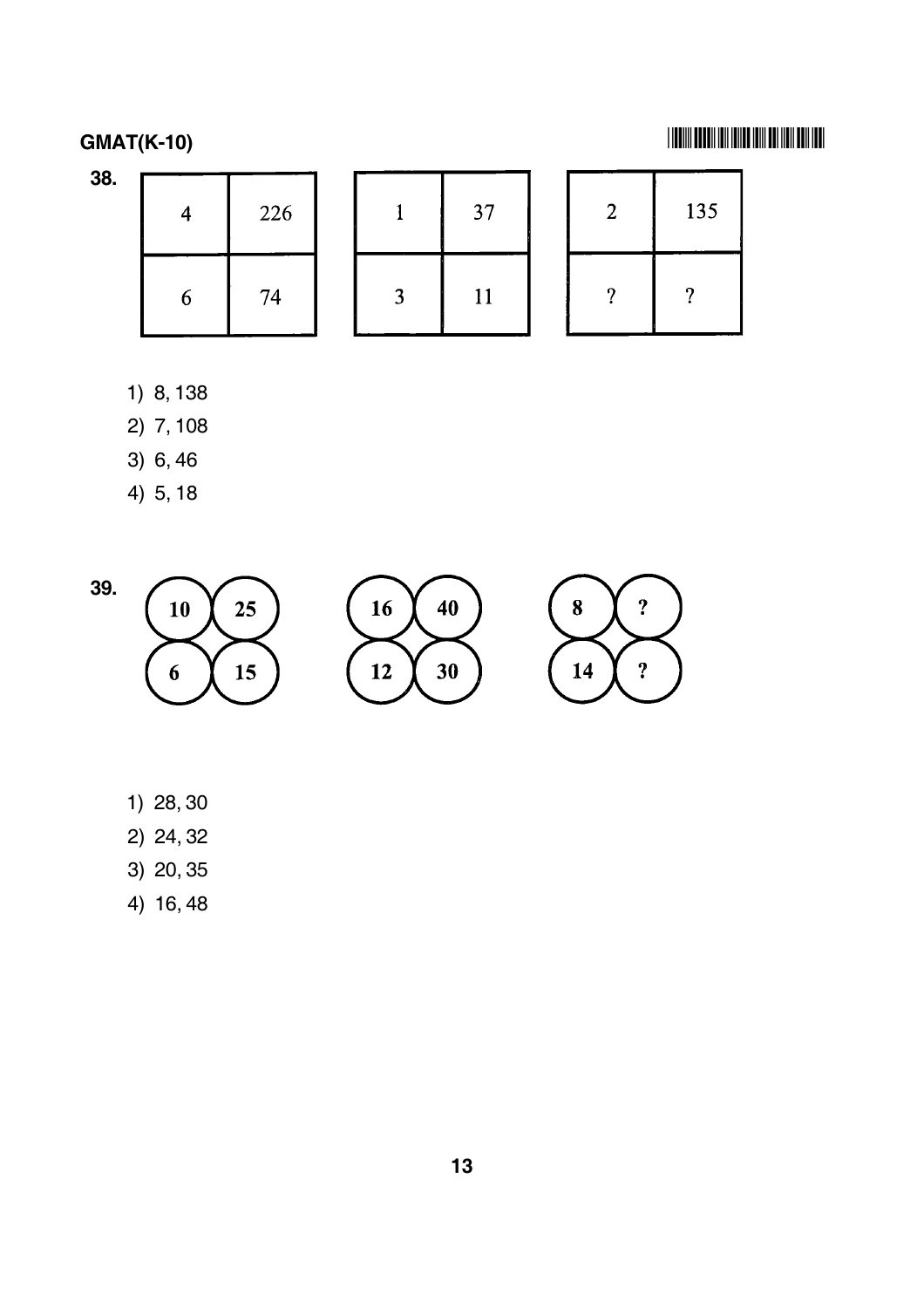**40. A Scout group walked 1 km towards south from their tent and reached a hill. They continued their hike 2 kms in the East direction to reach a church. Again they walked 1 km in the Southeast direction and reached a temple. Which one of the following figures shows the route walked by Scouts ?**



# **(Questions 41 – 42)**

Kareem travels 4 kms towards North on his bike from his house and reaches point A. Then travels 5 km towards East and reaches point B. From B he travels 4 km in North direction to reach point C. From C he travels 5 kms in the west direction to reach the mosque.

#### **41. How far is Kareem's house from the Mosque ?**

- 1) 8 kms
- 2) 9 kms
- 3) 13 kms
- 4) 18 kms

#### **42. In which direction is the Mosque from the Kareem's house ?**

- 1) South
- 2) Southeast
- 3) North
- 4) Northeast

(ಪ್ರಶೈಗಳು 41 – 42)

3)

\_\_\_<br>ಕರೀಮ ತನ್ನ ಮನೆಯಿಂದ 4 ಕಿ.ಮೀ. ಉತ್ತರಕ್ಕೆ ತನ್ನ ಬೈಕ್ನಲ್ಲಿ ಚಲಿಸಿ 'ಎ'ಯನ್ನು ತಲುಪುತ್ತಾನೆ. ಬಳಿಕ ಪೂರ್ವದಿಕ್ಕಿನಲ್ಲಿ 5 ಕಿ.ಮೀ. ಪ್ರಯಾಣಿಸಿ<br>' SJT ( &2& '- SJT?\$ %& '" ದಿಕ್ಕಿಗೆ 4 ಕಿಮೀ ಪ್ರಯಾಣಿಸಿ 'ಸಿ'ಯನ್ನು ತಲುಮತ್ತಾನೆ. 'ಸಿ' ಯಿಂದ 5 ಕಿ.ಮೀ. ಪಶ್ಚಿಮದ<br>. .<br>. ಕಡೆಗೆ ಪ್ರಯಾಣಿಸಿ ಮಸೀದಿಯನ್ನು ತಲುಪುತ್ತಾನೆ.

- 41. ಕರೀಮನ ಮನೆಯು ಮಸೀದಿಯಿಂದ ಎಷ್ಟು ದೂರದಲಿದೆ  $\,$  ?
	- 1)  $83.20c$ .
	- 2) 9 ಕಿ.ಮೀ.
	- 3) 13 ಕಿ.ಮೀ.
	- 4) 18 ಕಿ.ಮೀ.
- 42. ಕರೀಮನ ಮನೆಗೆ ಮಸೀದಿ ಯಾವ
	- ದಿಕ್ಕಿನಲ್ಲಿದೆ ? 1) ದಕ್ಷಿಣ ֧֦֦֧֦֧֦֧֦֧֦֧֦֧֦֛֛֛֚֚֚֚֝֝֜֜֜֜֜֜֜֝֜֜֜
	- 2) ಆಗ್ನೇಯ
	- 3) ಉತರ
	- .<br>4) ಈಶಾನ್ಯ

#### **14**

#### -

4)

.<br>40 ಒಂದು ಸ್ಕೌಟ್**ದಳದವರು ತಮ್ಮ** ಡೇರೆಯಿಂದ ದಕ್ಷಿಣಕ್ಕೆ 1 ಕಿ.ಮೀ. ನಡೆದು ಒಂದು ಬೆಟವನು ತಲುಪುತಾರೆ. ಅಲಿಂದ ಅವರು ಪೂರ್ವದಿಕ್<del>ತಿ</del>ನಲ್ಲಿ 2 ಕೆ.ಮೀ. ನಡೆದು ಒಂದು ಚರ್ಚ್**ನು ತಲುಪುತಾರೆ**. <u>ಪುನಃ ಅವರು ಆಗ್</u>ನೇಯ ದಿಕ್ಕಿನಲ್ಲಿ 1 ಕಿ.ಮೀ. ನಡೆದು ಒಂದು ದೇವಾಲಯವನು .<br>ತಲುಪುತಾರೆ. ಈ ಕೆಳಕಂಡ ಯಾವ ಚಿತ್ರ ಅವರು ನಡೆದ ಪಥವನು ಸೂಚಿಸುತದೆ?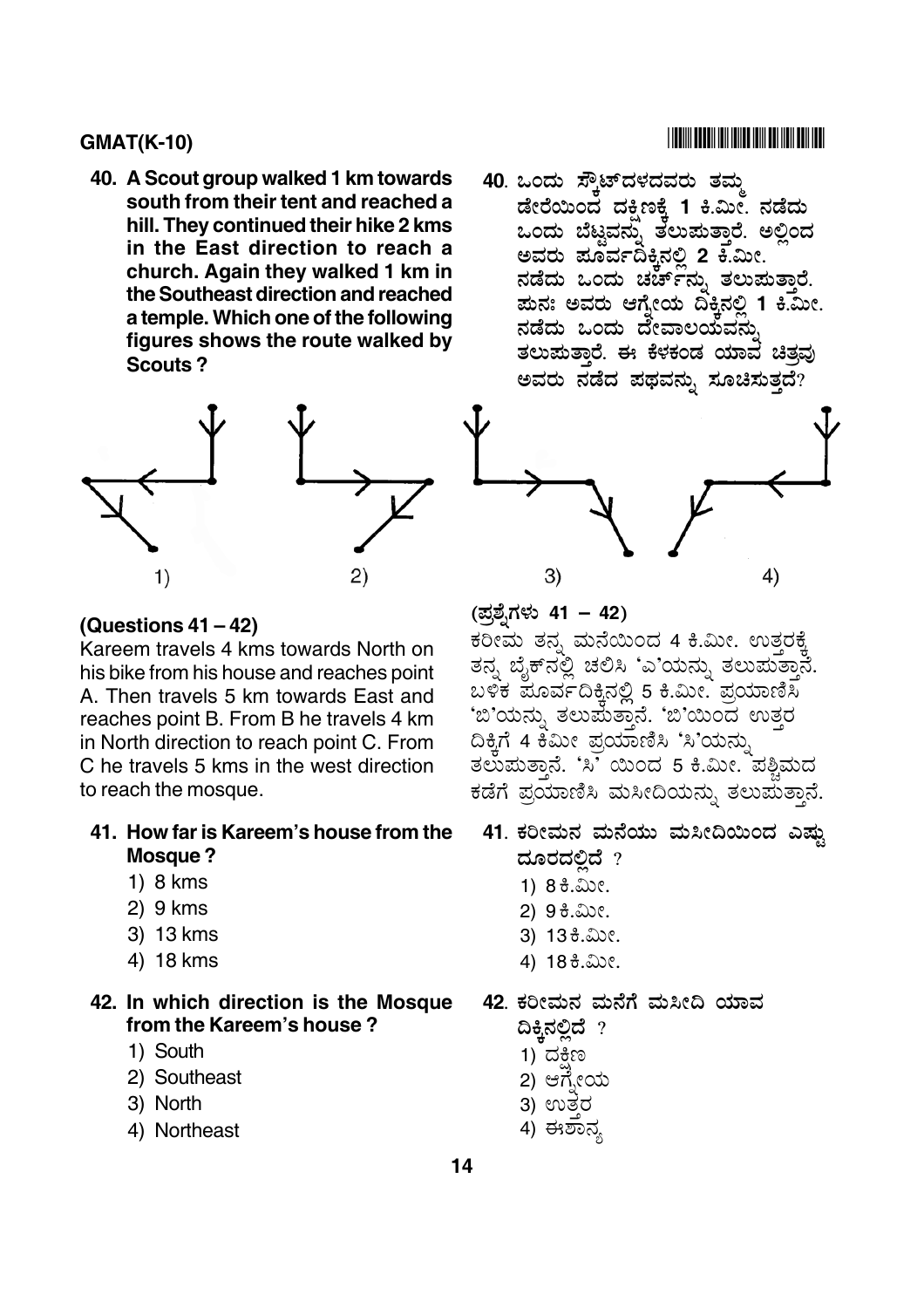# **THE RIVER BELLEVILLE IN THE RIVER OF A SET OF A SET OF A SET OF A SET OF A SET OF A SET OF A SET OF A SET OF A**

## (Questions  $43-45$ )

Directions: Find the correct mirror images for the following problem figures choosing from the alternatives.

(ಪ್ರಶ್ನೆಗಳು 43 – 45)

.<br>**ಸೂಚನೆಗಳು :** ಕೊಟ್ಟಿರುವ ಪ್ರಶ್ನಾ ಚಿತ್ರಗಳಿಗೆ ಸರಿಯಾದ ಪ್ರತಿಬಿಂಬವನ್ನು ಪರ್ಯಾಯಗಳಿಂದ ಕಂಡುಹಿಡಿಯಿರಿ.





KOHLI 45.

$$
K O H \Gamma I \quad KO H \Gamma I \quad KO H \Gamma I \quad KO H \Gamma I
$$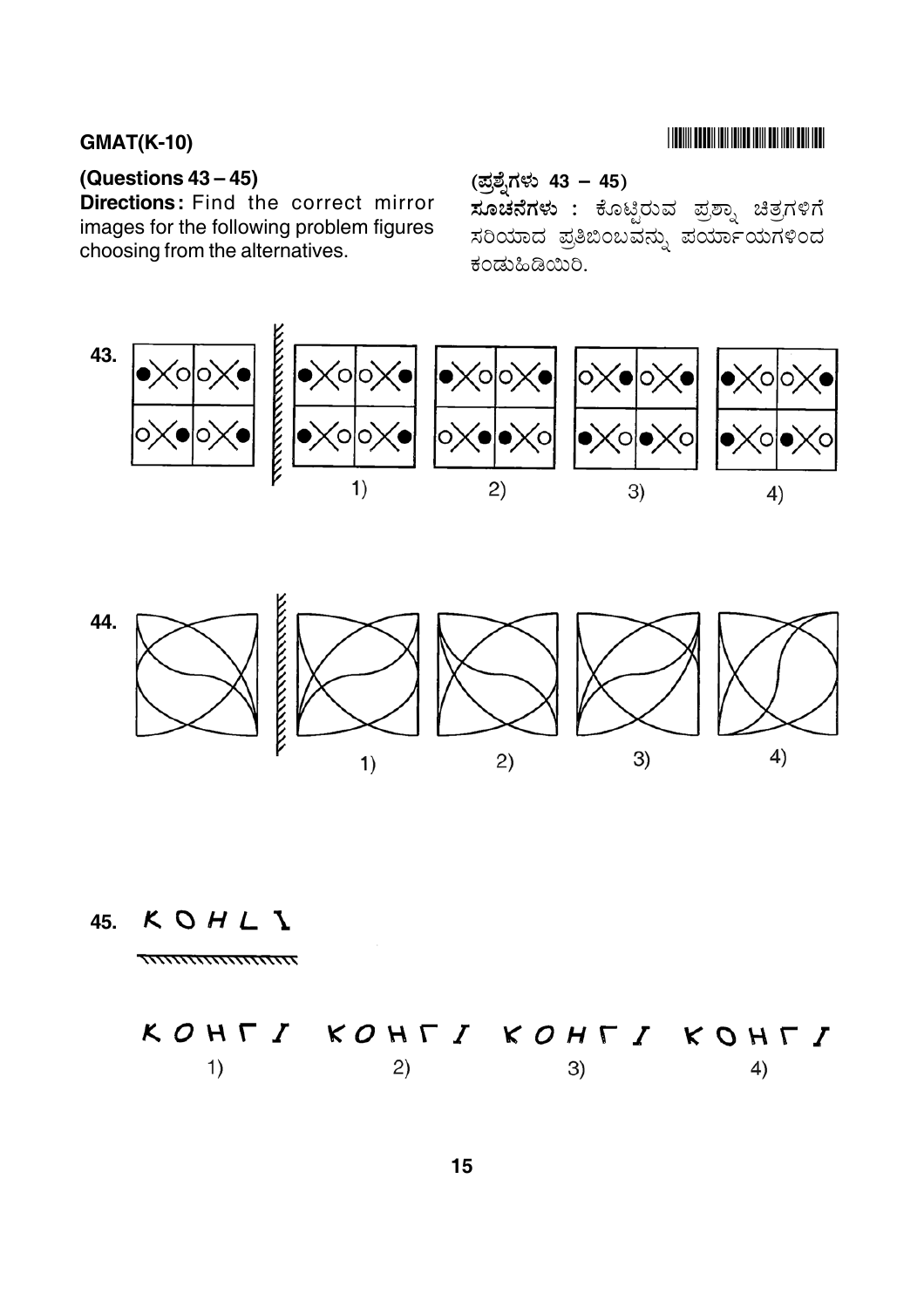#### **GMAT(K-10)** -

**(Questions 46 – 47)**

- **46. Rajan and Kamala lives with their two daughters and three sons along with their families. Each of the sons have one daughter and two sons. Each of the daughters have two daughters only. Find the female members in the family.**
	- 1) 10
	- 2) 11
	- 3) 12
	- 4) 13
- **47. A and B are brothers. C and D are sisters. A's son is D's brother. How is B related to C ?**
	- 1) Uncle
	- 2) Brother
	- 3) Father
	- 4) Grandfather

(ಪ್ರಶ್ನೆಗಳು 46 – 47)

- .<br>46. ರಾಜನ್ ಮತ್ತು ಕಮಲಾ ತಮ್ಮ ಇಬ್ಬರು ಹೆಣು ಮಕ್ಕಳಾ ಹಾಗೂ ಮೂರು ಜ $\overset{\omega}{\rm a}$ ಗಂಡು ಮಕ್ಕಳ ಕುಟುಂಬಗಳೊಂದಿಗೆ ವಾಸಿಸುತಾರೆ. ಪತಿ ಗಂಡು ಮಗನಿಗೂ ಒಬ ಮಗಳು ಮತು ಇಬರು ಗಂಡು ಮಕಳು ಇರುತಾರೆ. ಪತಿ ಹೆಣು ಮಕಳಿಗೆ ಪತಿಯೊಬರಿಗೂ ಇಬರು ಹೆಣು ಮಕ್<del>ಷ</del>ೆಳು 0 - \* -" ) : -, ಒಟ್ತು ಮಹಿಳಾ ಸದಸ್ತರ ಸಂಖ್ಯೆಯನು. ಕಂಡುಹಿಡಿಯಿರಿ.
	- 1) 10
	- 2) 11
	- 3) 12
	- 4) 13
- .<br>47. 'ಎ' ಮತ್ತು 'ಬಿ' ಸಹೋದರರು. 'ಸಿ' ಮತ<mark>್ತ</mark>ು 'ಡಿ' ಸಹೋದರಿಯರು. 'ಎ' ಯ ಮಗ 'ಡಿ' ನ ಸಹೋದರ, ಹಾಗಾದರೆ 'ಸಿ' ಗೆ 'ಬಿ' ಯು ಯಾವ ಸಂಬಂಧವಾಗುತ್ತಾನೆ?
	- 1) ಚಿಕ್ಕಪ್ಪ
	- 2) ಸಹೋದರ
	- 3) ತಂದೆ
	- 4) ಅಜ್ಜ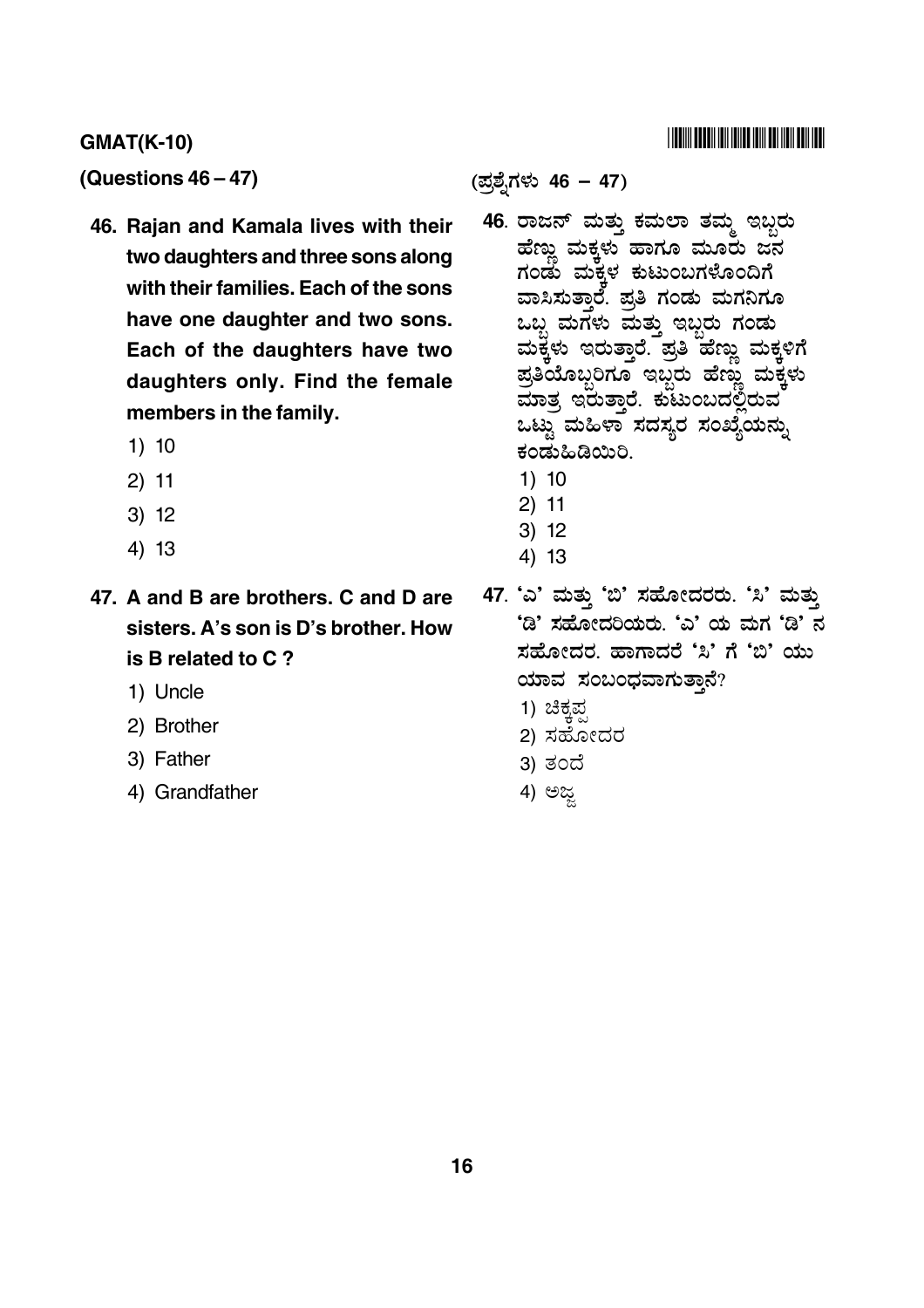#### **GMAT(K-10)** -

## **(Questions 48 – 51)**

**Directions:** The following questions are based on the letters arranged in the form of a pyramid. Study the pattern and find the missing set of letters in the analogy/ letter series.

# (ಪ್ರಶ್ನೆಗಳು 48 – 51)

**ಸೂಚನೆಗಳು** : ಕೆಳಗೆ ಕೊಟ್ಟಿರುವ ಪ್ರಶ್ನೆಗಳು ಪಿರಮಿಡ್ ಆಕಾರದಲ್ಲಿ ಜೋಡಿಸಿರುವ ಅಕ್ಷರಗಳ ಗುಂಪನ್ನು ಆಧರಿಸಿದೆ. ಈ ಜೋಡಣೆಯನ್ನು ಗಮನಿಸಿ. ಕೊಟ್ಟಿರುವ ಸಾಮ್ಯತೆಯಲ್ಲಿ / ಅಕ್ಷರಗಳ ಶ್ರೇಣಿಗಳಲ್ಲಿ ಬಿಟ್ಟು ಹೋಗಿರುವ ಅಕ್ಷರಗಳ \_<br>ಗುಂಪನ್ನು ಕಂಡುಹಿಡಿಯಿರಿ.



**48. E J Q Z : F K R A :: H M T C : ?**

- 1) G L S B
- 2) G N W H
- 3) I N U D
- 4) I P Y J

# **49. J R B A C : L T D C E : :**

**? : P X H G I**

- 1) M U E P R 2) N V F E G
- 3) O W G F H
- 4) K S C B D

## **50. K S R Q, L T S R, ?, N V U T,**

## **OWVU**

- 1) P X W V
- 2) M U E F
- 3) O W X Y
- 4) M U T S

# **51. A B C D G, C F G H M, ?,**

- **M T U V E, U D E F Q**
	- 1) G L M N U
	- 2) G N M U L
	- 3) G M L M U
	- 4) G U L N M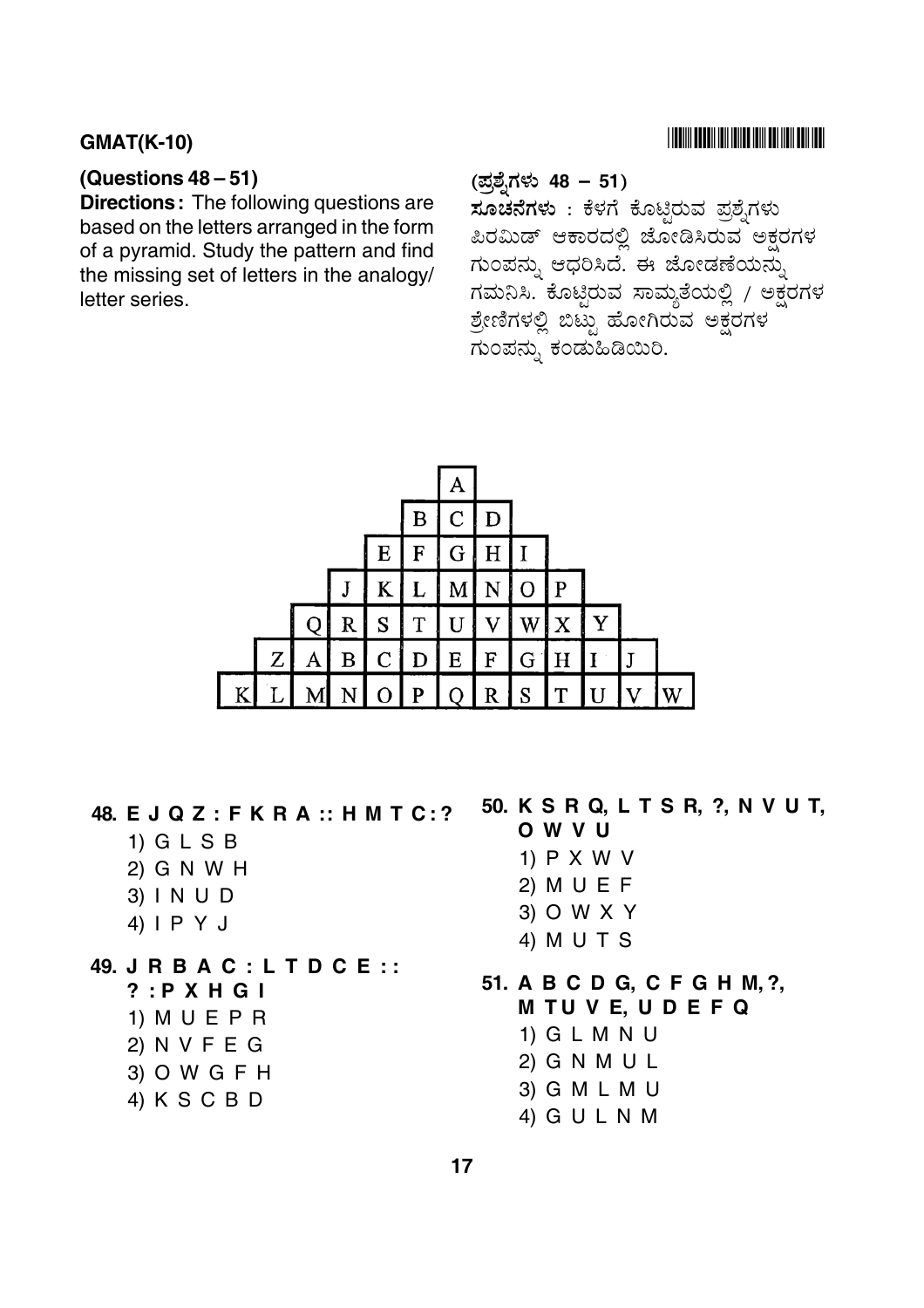#### $GMAT(K-10)$

#### **(Questions 52 – 53)**

**Directions:** The following intersecting circles represents a group of 70 actors, who act in Cinema, Serial and Drama. Study the intersecting circles and answer the given questions

# (ಪ್ರಶೈಗಳು 52 – 53)

6 & ' 7 <sup>C</sup>- + \ L& ' ಸಿನೆಮಾ, ಕಿರುತೆರೆ ಮತ್ತು ನಾಟಕಗಳಲ್ಲಿ ನಟಿಸುವ 70 ನಟರನ್ನು ಸೂಚಿಸುತ್ತವೆ. ಈ ಛೇದಿಸುವ ವೃತ್ತಗಳನ್ನು ಗಮನಿಸಿ ಕೊಟ್ಟಿರುವ ಪ್ರಶ್ನೆಗಳಿಗೆ ಉತ್ತರಿಸಿ.

**53. Totally how many are serial actors ?**

ಒಟು ಎಷು ಜನ ಕಿರುತೆರೆಯ ನಟರು ಇದಾರೆ  $\overline{?}$ 



# **52. How many are Cinema and Serial Actors only ?**

ಎಷು ಜನ ಸಿನೆಮಾ ಮತು ಕಿರುತೆರೆಯ ನಟರು ಮಾತ್ರ ಆಗಿರುತಾರೆ ?

- 1) 20
- 2) 15
- 3) 10
- 4) 5

#### **(Question 54)**

- **54. In a college 60 students play football, volley ball and basket ball. Among them totally 25 students play only two games. Totally 24 students play only one game. How many students play all the three games ?**
- (ಪ್ರಶ್ನೆ 54)

1) 40 2) 35 3) 30 4) 25

54. ಒಂದು ಕಾಲೇಜಿನ 60 ವಿದ್ಯಾರ್ಥಿಗಳು \$A!!(:!  @A! ! 8/ -. ಅವರಲ್ಲಿ ಒಟ್ಟು <sup>ಕ</sup>25 ವಿದ್ಯಾರ್ಥಿಗಳು ಕೇವಲ ಎರಡು ಆಟಗಳನ್ನು<br>ಆಡುತಾರೆ ಹಾಗೂ ಒಟು 24 ವಿದ್ಯಾರ್ಥಿಗಳು ಆಡುತಾರೆ ಹಾಗೂ ಒಟ್ಟು 24 ವಿದ್ಯಾರ್ಥಿಗಳು ಕೇವಲ ಒಂದು ಆಟವನ್ನು ಆಡುತ್ತಾರೆ.<br>ಹಾಗಾದರೆ ಎಷ್ಟು ವಿದ್ಯಾರ್ಥಿಗಳು ಮೂರು - EV5& ' - ಆಟಗಳನು. ಆಡುತಾರೆ?

1) 11 2) 20 3) 35 4) 49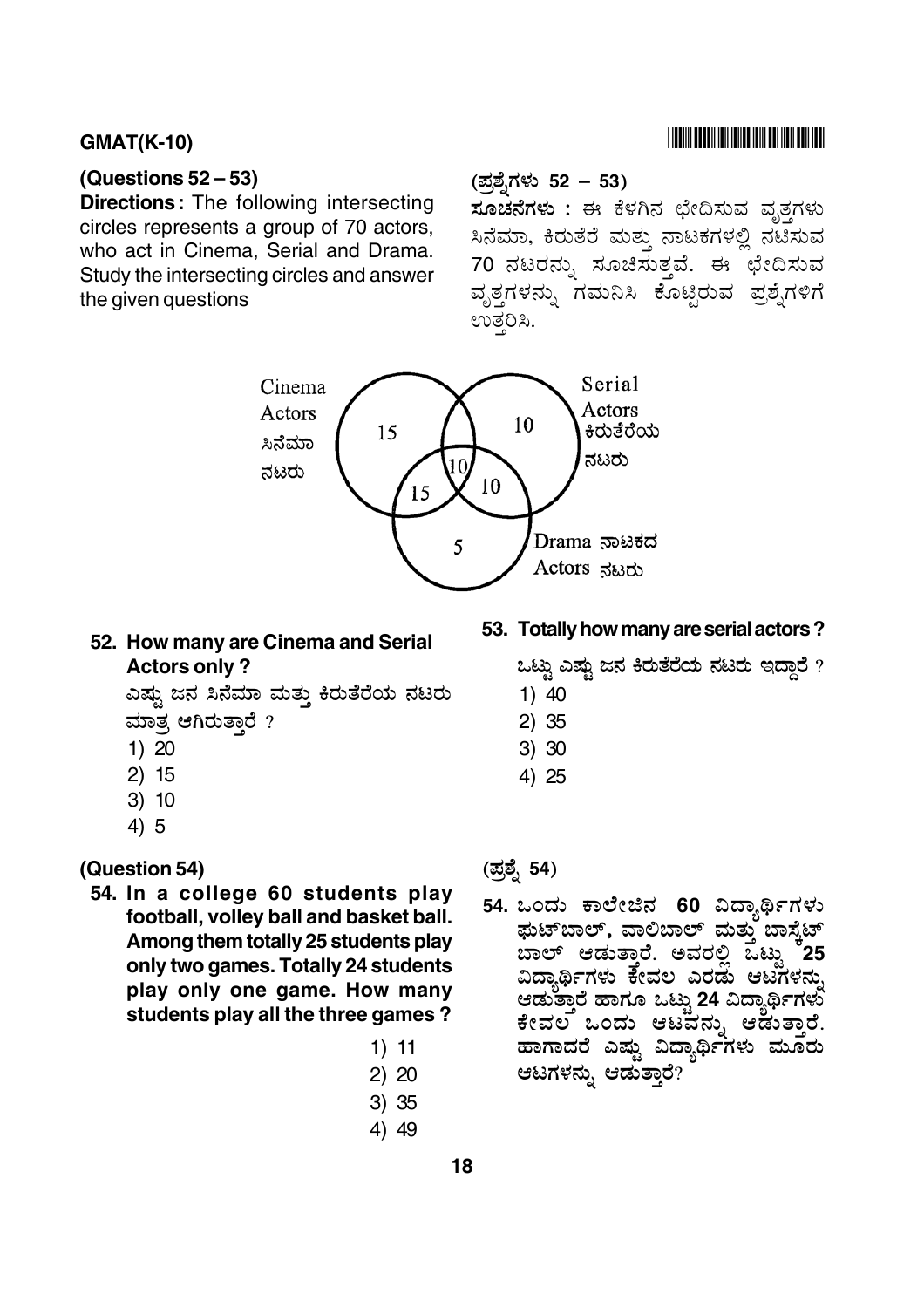$GMAT(K-10)$ 

**(Questions 55 – 57)**

(ಪ್ರಶೈಗಳು 55 – 57)

**55. In a code A = 26, .... Z = 1 and DENT = 65. Find the Code for LOTUS**

ಒಂದು ಸಂಕೇತದ ಪಕಾರ **A = 26, .... Z = 1 DENT = 65.** LOTUS ನ ಸಂಕೇತವನ್ನು ಕಂಡುಹಿಡಿಯಿರಿ.

- 1) 87
- 2) 68
- 3) 57
- 4) 48

**56. In a code if J = 17 and DOG = 47, then MICE can be coded as**

.<br>ಒಂದು ಸಂಕೇತದ ಪ್ರಕಾರ J = 17 ಮತ್ತು **DOG = 47. MICE** ನ್ನು ಹೀಗೆ

ಸಂಕೇತಿಸಬಹುದು

- 1) 30
- 2) 45
- 3) 58
- 4) 65

#### **57. In a code LD = 48 and SD = 76, then the Code for BET is**

.<br>ಒಂದು ಸಂಕೇತದ ಪ್ರಕಾರ LD = 48 ಮತ್ತು  $SD = 76$ . ಆದರೆ BET ನ ಸಂಕೇತವು

- 1) 216
- 2) 200
- 3) 185
- 4) 90

#### **(Questions 58 – 59)**

(ಪ್ರಶೈಗಳು 58 – 59)

**Directions:** Find the missing letters in the given matrix as given in the Questions below.

<mark>ಸೂಚನೆಗಳು :</mark> ಕೊಟ್ಟಿರುವ ಮಾತೃಕೆಗಳಲ್ಲಿ ಬಿಟ್ಟು ! ಹೋಗಿರುವ ಅಕ್ಷರಗಳನ್ನು ಕೆಳಗೆ ಕೊಟ್ಟಿರುವ  $\ddot{\phantom{0}}$ ಪ್ರಶ್ನೆಗಳಿಗೆ ಅನುಸಾರವಾಗಿ ಕಂಡುಹಿಡಿಯಿರಿ.

| B  | ?           | $\mathbf X$ | 41 |
|----|-------------|-------------|----|
| ?  | $\mathbf A$ | ?           | 24 |
| ?  | ?           | D           | 21 |
| 13 | 25          | 48          | ŋ  |

### **58. Find the missing letter in the first row.**

ಮೊದಲನೆಯ ಸಾಲಿನಲಿ ಬಿಟ್ತು ಹೋಗಿರುವ ಅಕರವನು, ಕಂಡುಹಿಡಿಯಿರಿ.

- 1) O
- 2) P
- 3) S
- 4) U

#### **59. Find the missing letters in the First Column.**

ಮೊದಲನೆಯ ಸಂಬದಲಿ ಬಿಟು ಹೋಗಿರುವ ಅಕರಗಳನು. ಕಂಡುಹಿಡಿಯಿರಿ.

- 1) L, N
- 2) O, I
- 3) C, H
- 4) P, M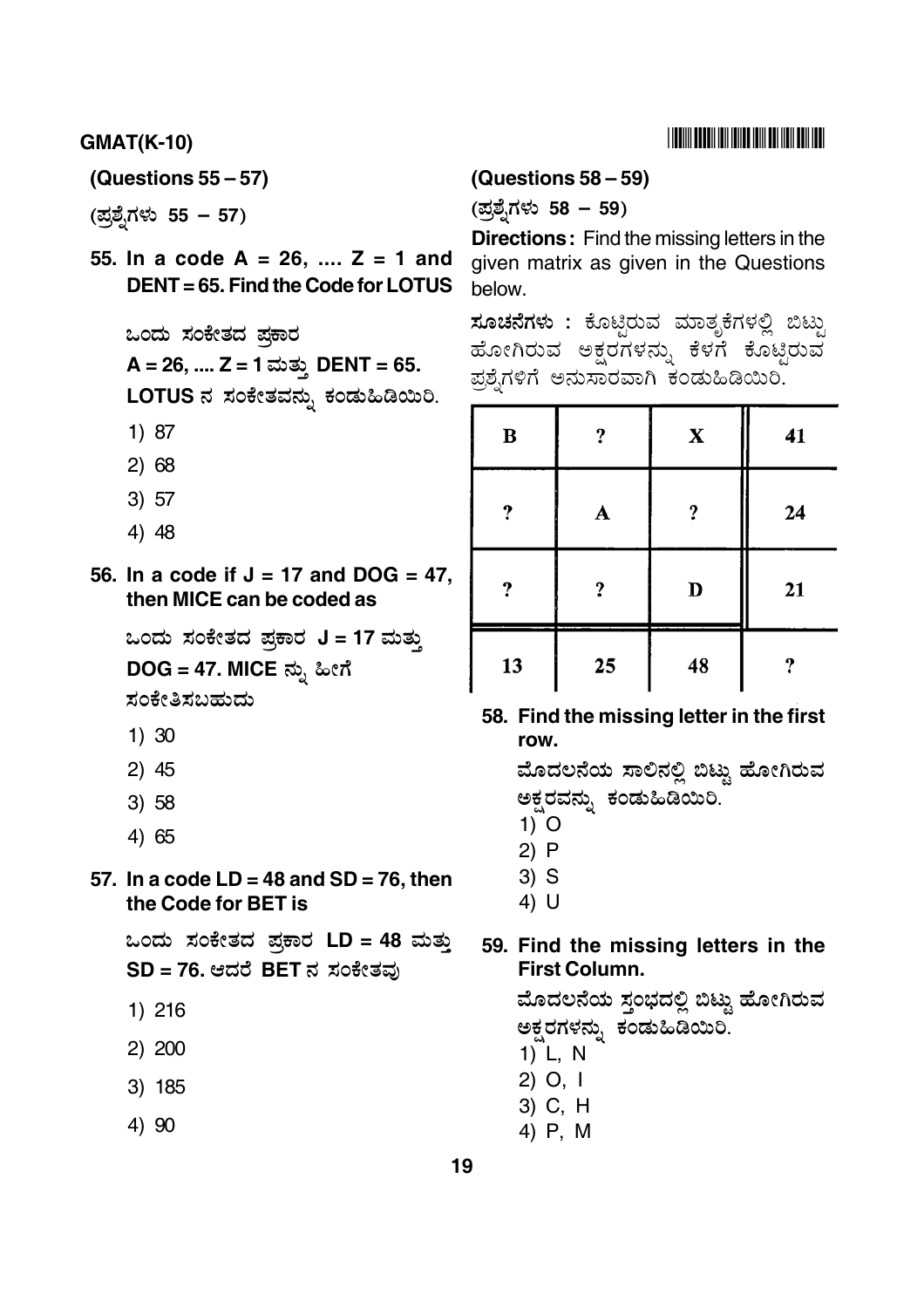# **THE RIVER CONTROL IN THE REAL PROPERTY AND A**

# (Questions  $60 - 62$ )

Directions: Find the missing part of the given figure from the alternatives

(ಪ್ರಶ್ನೆಗಳು 60 – 62) ಿರ್<br>**ಸೂಚನೆಗಳು :** ಕೊಟ್ಟಿರುವ ಆಕೃತಿಯಲ್ಲಿ ಬಿಟ್ಟು ಹೋಗಿರುವ ಚಿತ್ರದ ಭಾಗವನ್ನು ಪರ್ಯಾಯಗಳಿಂದ ಕಂಡುಹಿಡಿಯಿರಿ.













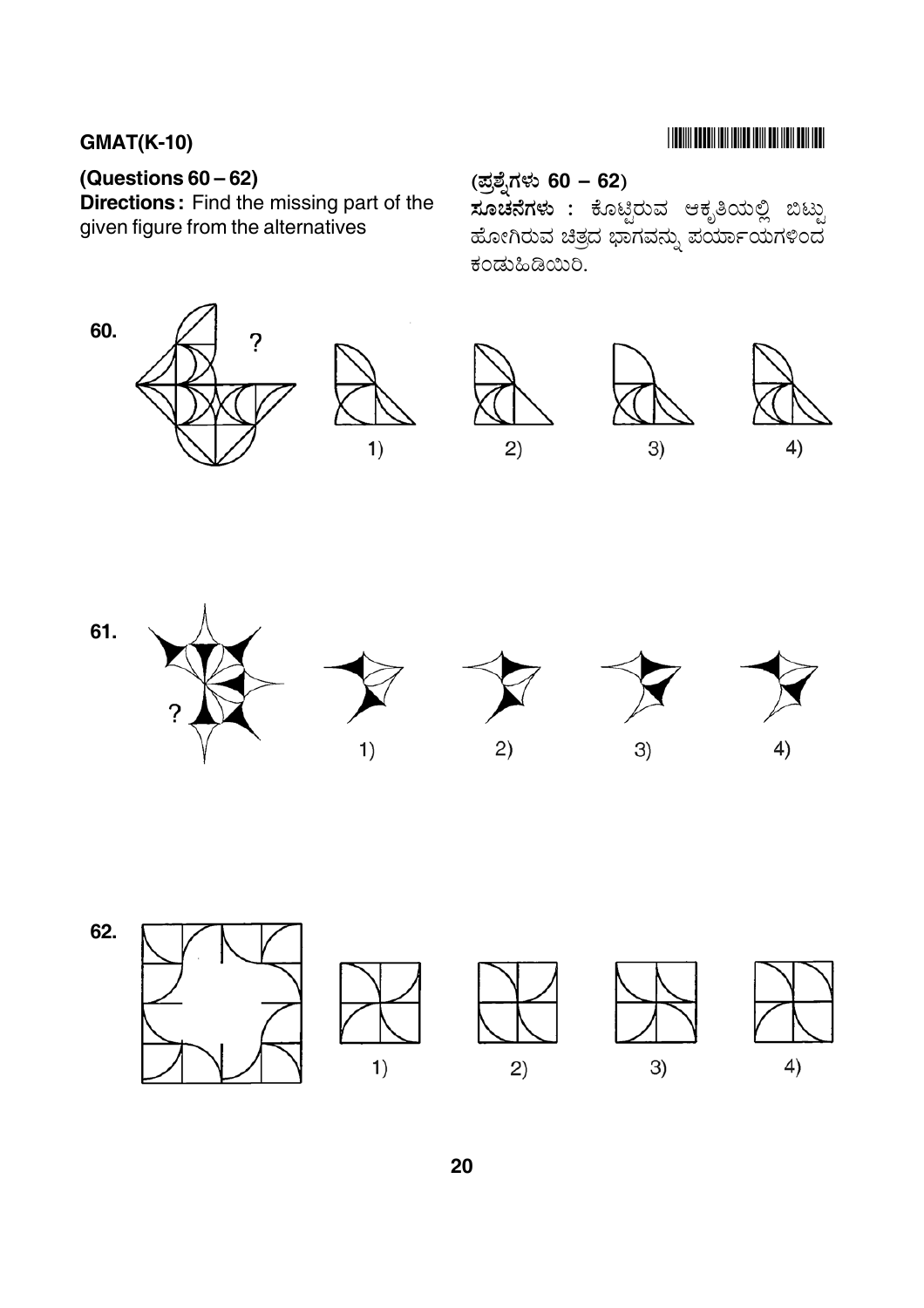## $GMAT(K-10)$

## **(Questions 63 – 65)**

**Directions:** Find the missing number in the given matrices

(ಪ್ರಶ್ನೆಗಳು 63 – 65) **ಸೂಚನೆಗಳು :** ಕೊಟ್ಟಿರುವ ಮಾತೃಕೆಗಳಲ್ಲಿ ಬಿಟ್ಟು ! ಹೋಗಿರುವ ಸಂಖ್ಯೆ ಕಂಡುಹಿಡಿಯಿರಿ.

| 63. 3 4 36 |         | 65. 4 11 25 |       |          |  |
|------------|---------|-------------|-------|----------|--|
|            | 2 8 64  |             |       |          |  |
|            | $116$ ? |             |       | 7 17 ?   |  |
|            |         |             |       | 11 25 53 |  |
|            | 1)96    |             |       | 1)37     |  |
|            | 2) 80   |             |       |          |  |
|            | 3)64    |             | 2)31  |          |  |
|            |         |             |       | 3) 27    |  |
|            | 4) 48   |             | 4) 21 |          |  |

- **64. 7 6 5 147 144 175 3 4 ?**
	- 1) 8
	- 2) 7
	- 3) 6
	- 4) 5

## **(Questions 66 – 67)**

**Directions:** Find the wrong number in the given series

# (ಪ್ರಶೈಗಳು 66 – 67)

**ಸೂಚನೆಗಳು :** ಕೊಟ್ಟಿರುವ ಶ್ರೇಣಿಯಲ್ಲಿ ತಪ್ಪಾದ ಸಂಖ್ಯೆಯನ್ನು ಕಂಡುಹಿಡಿಯಿರಿ.

### **66. 9, 11, 20, 31, 53, 82**

- 1) 20
- 2) 31
- 3) 53
- 4) 82

## **67. 480, 480, 240, 80, 20, 5**

- 1) 240
- 2) 80
- 3) 20
- 4) 5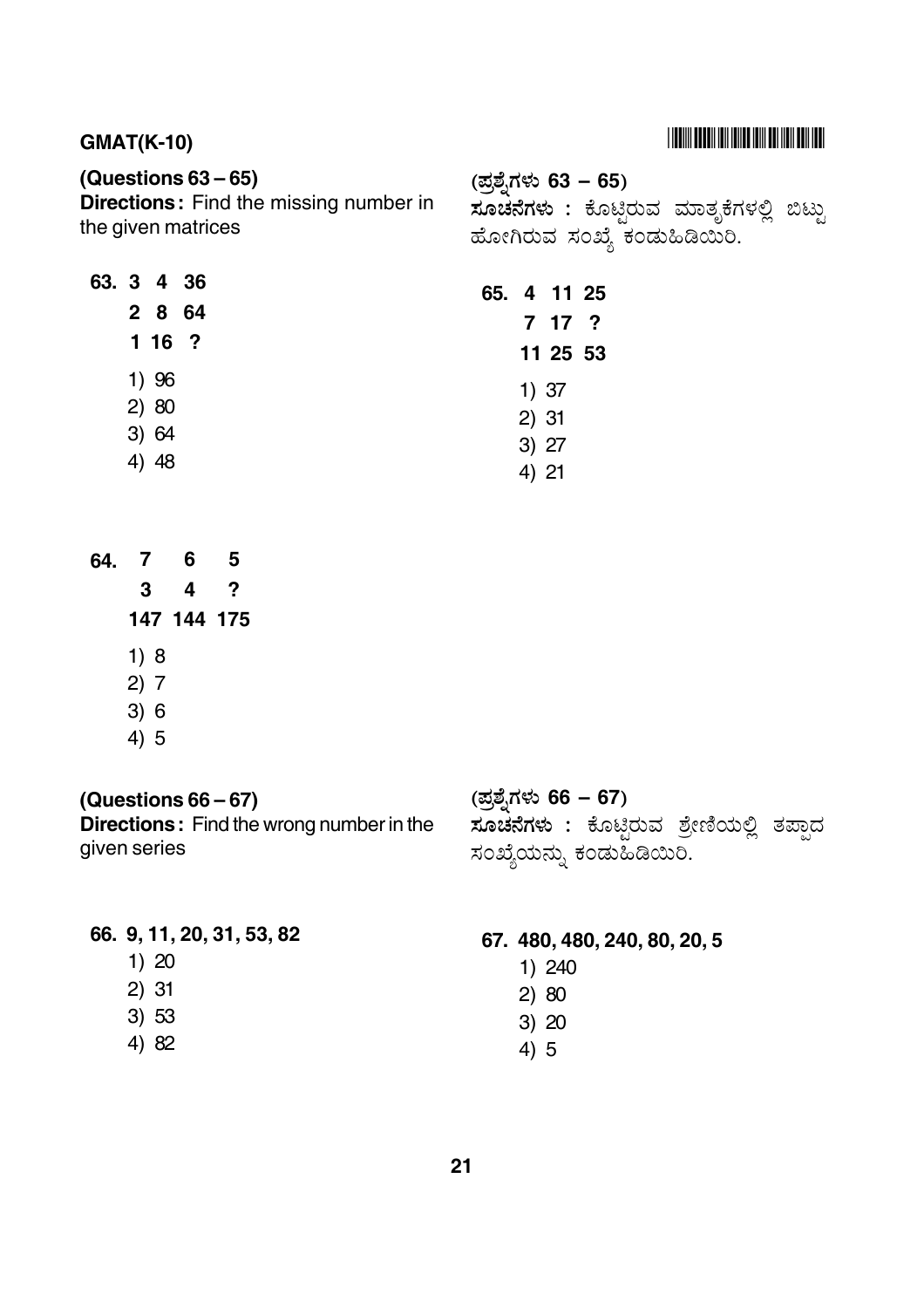## 

#### **GMAT(K-10)**

#### (Questions  $68-71$ )

**Directions:** The words are given under column - I. Their codes are given under column - II without following the same order as in column - I. Find the codes for the letters of words in column - I and find the codes for the given words in the questions.

**68. D R A F T** 

69. S M I L E

| <u> Col. : I</u><br>ಸ್ತಂಭ – ।                                                        | <u> Col. : II</u><br>ಸ್ಗಂಭ – II                                                                      |
|--------------------------------------------------------------------------------------|------------------------------------------------------------------------------------------------------|
| D   M                                                                                | g h e                                                                                                |
| PAID                                                                                 | shew                                                                                                 |
| MALE                                                                                 | ibsy                                                                                                 |
| PROOF                                                                                | uducw                                                                                                |
| ANGER                                                                                | dobzs                                                                                                |
| <b>FEAST</b>                                                                         | sxcbj                                                                                                |
| GRAPE                                                                                | bsdow                                                                                                |
| <b>STRONG</b>                                                                        | xzuojd                                                                                               |
| DRAFT<br>$1)$ s c $x$ e d<br>$2)$ e d s c x<br>$3)$ x s d c e<br>4) $c \times e$ d s | 70. IN M A T E<br>1) $x y z h b s$<br>2) $y \sin b z x$<br>$3)$ b x s z h y<br>4) h z y s x b        |
| SMILE<br>1) $y$ b $j$ b $h$<br>$2)$ h i b y j<br>$3)$ j y h i b<br>4) b h y j i      | <b>71. P R O G R A M</b><br>1) w d u o d s y<br>$2)$ d u y s u o w<br>3) u o w d o y s<br>4) osdwsyu |
|                                                                                      |                                                                                                      |

# (ಪ್ರಶ್ನೆಗಳು 68 – 71)

ಸೂಚನೆಗಳು : ಸ್ತಂಭ – I ರ ಕೆಳಗೆ ಪದಗಳನ್ನು ಕೊಟ್ಟಿದೆ. ಈ ಪದಗಳ ಸಂಕೇತಗಳನ್ನು ಸ್ತಂಭ - II ರ ಕೆಳಗೆ ಕೊಟ್ಟಿದೆ. ಈ ಸಂಕೇತಗಳು ಪದಗಳಲ್ಲಿರುವ ಅಕ್ಷರಗಳಿಗೆ ಅನುಕ್ರಮವಾಗಿಲ್ಲ. ಸ್ತಂಭ – I ರಲ್ಲಿರುವ ಪದಗಳ ಅಕ್ಷರಗಳಿಗೆ ಸಂಕೇತವನ್ನು ಕಂಡುಹಿಡಿದು ಪ್ರಶ್ನೆಗಳಲ್ಲಿ ಕೊಟ್ಟಿರುವ ಪದಗಳಿಗೆ ಸಂಕೇತವನ್ನು ಗುರುತಿಸಿ.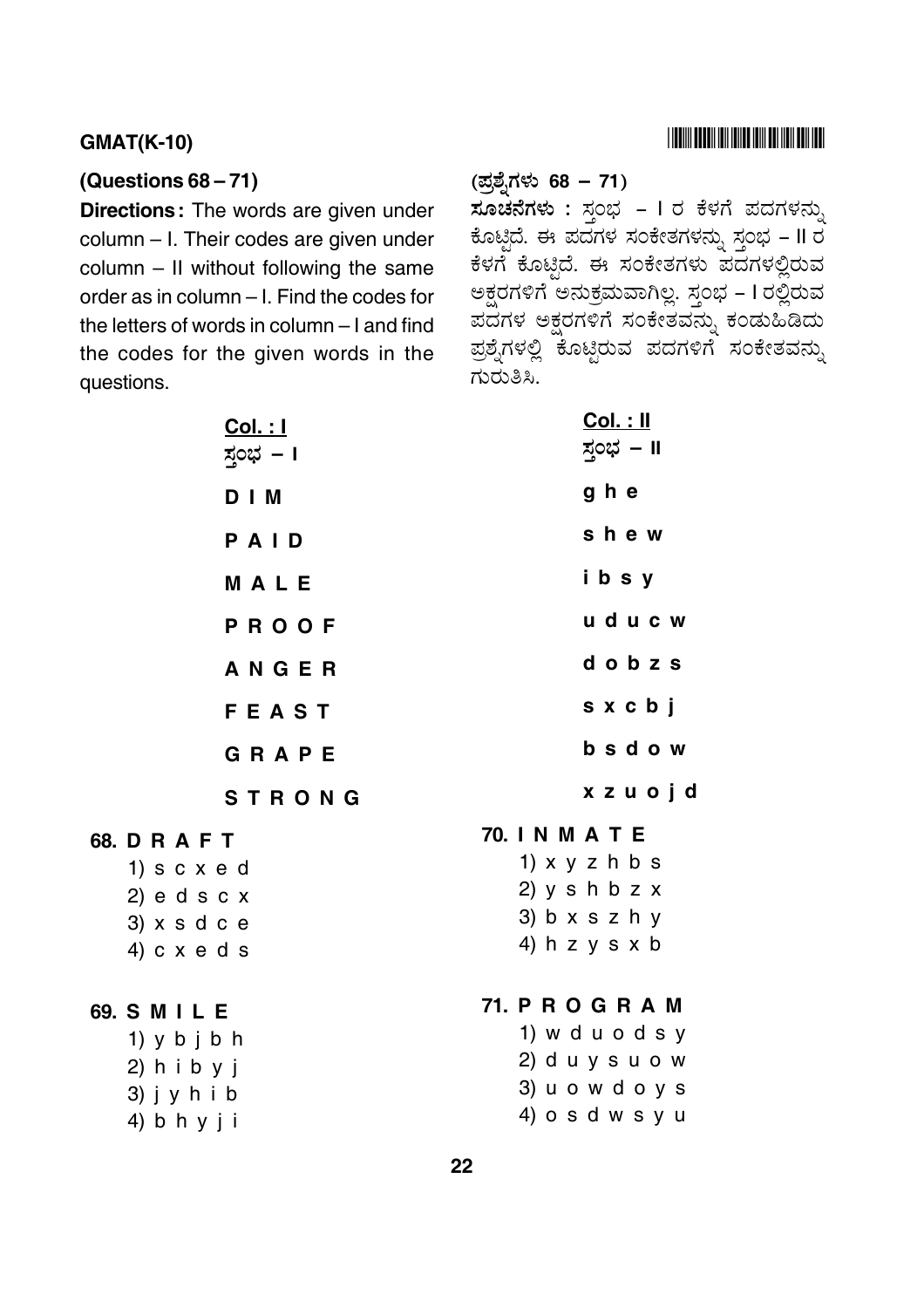## $GMAT(K-10)$

## (**Question 72 )**

**Directions:** Two positions of dice are shown below. When the side with six dots is at the bottom, which side is at the top ?

# (ಪ್ರಶ್ನೆ **72**)

**ಸೂಚನೆಗಳು :** ಒಂದು ದಾಳದ ಎರಡು ಸ್ಥಾನಗಳನ್ನು ಈ ಕೆಳಗೆ ತೋರಿಸಿದೆ. 6 ಚುಕ್ಕಿಗಳುಳ್ಳ ಮುಖವು ತಳಭಾಗದಲ್ಲಿದ್ದಾಗ ಮೇಲ್ಭಾಗದಲ್ಲಿ ಯಾವ ಮುಖವು \_ a ಬರುತ್ತದೆ.

**72.**





#### **(Question 73)**

**Directions:** When the given figure is folded into a cube, choose the correct set of opposite faces of the cube.

(ಪ್ರಶ್ನೆ <mark>73</mark>)

<mark>ಸೂಚನೆಗಳು :</mark> ಕೊಟ್ಟಿರುವ ಚಿತ್ರವನ್ನು ಘನಾಕೃತಿಯಲ್ಲಿ ವುಡಿಸಿದಾಗ ಬರುವ ವಿರುದ್ಧ ಮುಖಗಳ ಜೋಡಿಗಳನ್ನು ಕಂಡುಹಿಡಿಯಿರಿ.

**73.**



|  | 1) F, B; E, C; D, A |  |
|--|---------------------|--|
|  | 2) F, C; E, B; D, A |  |
|  | 3) F, D; E, C; D, B |  |
|  | 4) F, C; E, A; D, B |  |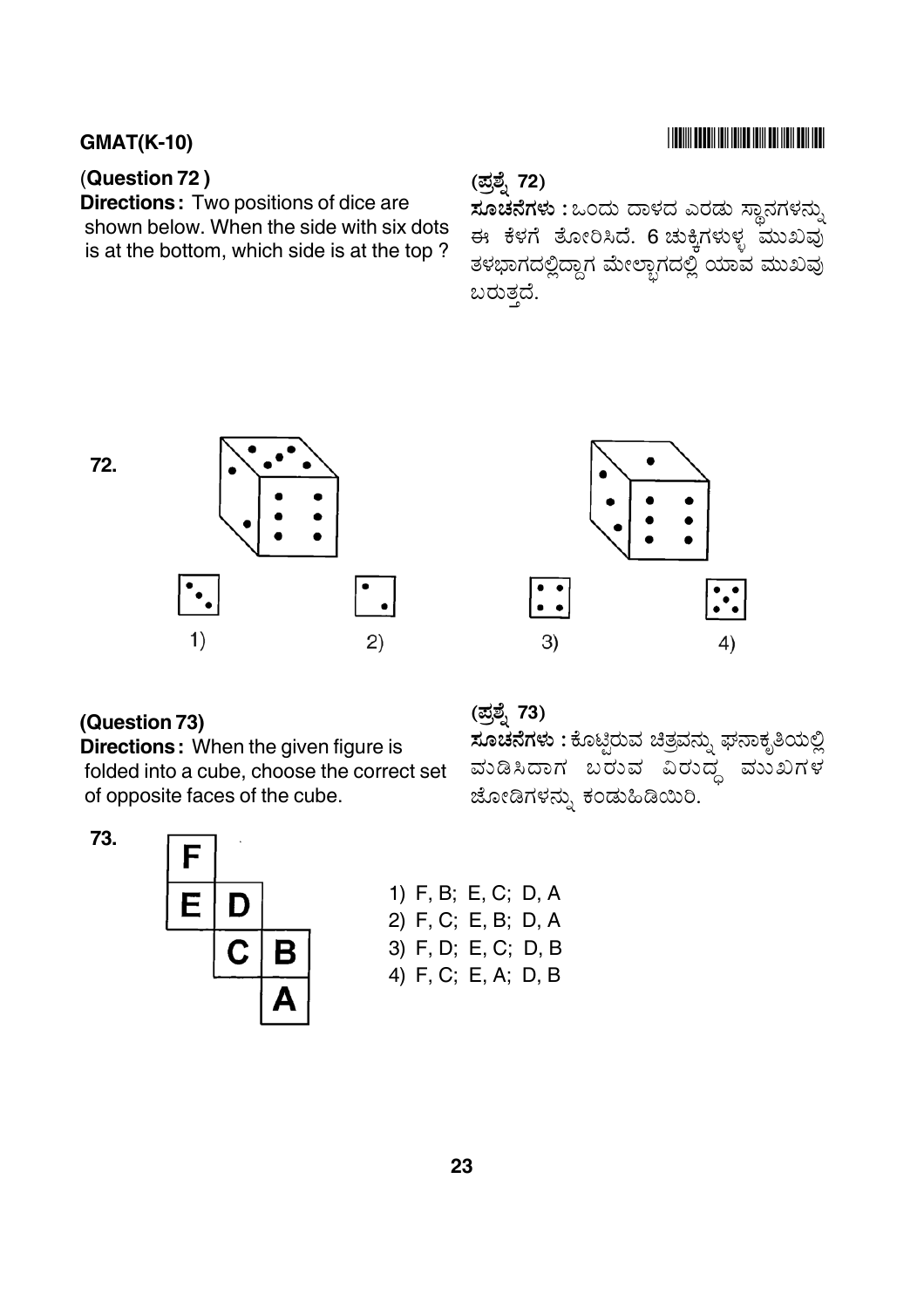#### (Question 74)

74.

**Directions:** When the problem figure is folded into a cube, which of the following cubes will be formed?

## 

#### (ಪ್ರಶ್ನೆ 74)

ಸೂಚನೆಗಳು : ಕೊಟ್ಟಿರುವ ಪ್ರಶ್ನಾಚಿತ್ರವನ್ನು ಘನಾಕೃತಿಯಲ್ಲಿ ಮಡಿಸಿದಾಗ ಕೆಳಗಿನ ಯಾವ ಘನಗಳು ಬರುತ್ತವೆ ?



1) I and III only

3

- 2) II and III only
- 3) I and IV only
- 4) II and IV only

#### (Questions  $75-76$ )

Directions: Geetha is 2 years older than Seetha. Seetha is 3 years older than Deepthi. Shankar is one year older than Deepthi.

#### 75. Who is the youngest among all?

- 1) Geetha
- 2) Shankar
- 3) Seetha
- 4) Deepthi

#### 76. If the age of Deepthi is 6 years, then what is the age of Geetha?

- 1) 17 yrs.
- 2) 13 yrs.
- 3) 11 yrs.
- 4) 8 yrs.

1) I ಮತ್ತು III ಮಾತ್ರ 2) Il ಮತು III ಮಾತ್ರ 3) I ಮತು IV ಮಾತ್ರ 4) II ಮತ್ತು IV ಮಾತ್ರ

(ಪ್ರಶೈಗಳು 75 – 76)

ಸೂಚನೆಗಳು : ಗೀತಳು ಸೀತಳಿಗಿಂತ 2 ವರ್ಷ ದೊಡ್ಡವಳು. ಸೀತಳು ದೀಪಿಗಿಂತ 3 ವರ್ಷ ದೊಡ್ಡವಳು. ಶಂಕರನು ದೀಪ್ತಿಗಿಂತ ಒಂದು ವರ್ಷ ದೊಡ್ಡವನು.

75. ಇವರಲ್ಲಿ ಅತ್ಯಂತ ಚಿಕ್ಕ ವಯಸ್ಸಿನವರು ಯಾರು ?

- 1) ಗೀತ
- 2) ಶಂಕರ
- 3) ಸೀತ
- 4) ದೀಪ್ತಿ

76. ದೀಪ್ತಿಯ ವಯಸ್ಸು 6 ವರ್ಷಗಳಾದರೆ, ಗೀತಳ ವಯಸೆಷ್ಟು ?

- 1) 17 ವರ್ಷಗಳು
- 2) 13 ವರ್ಷಗಳು
- 3) 11 ವರ್ಷಗಳು
- 4) 8 ವರ್ಷಗಳು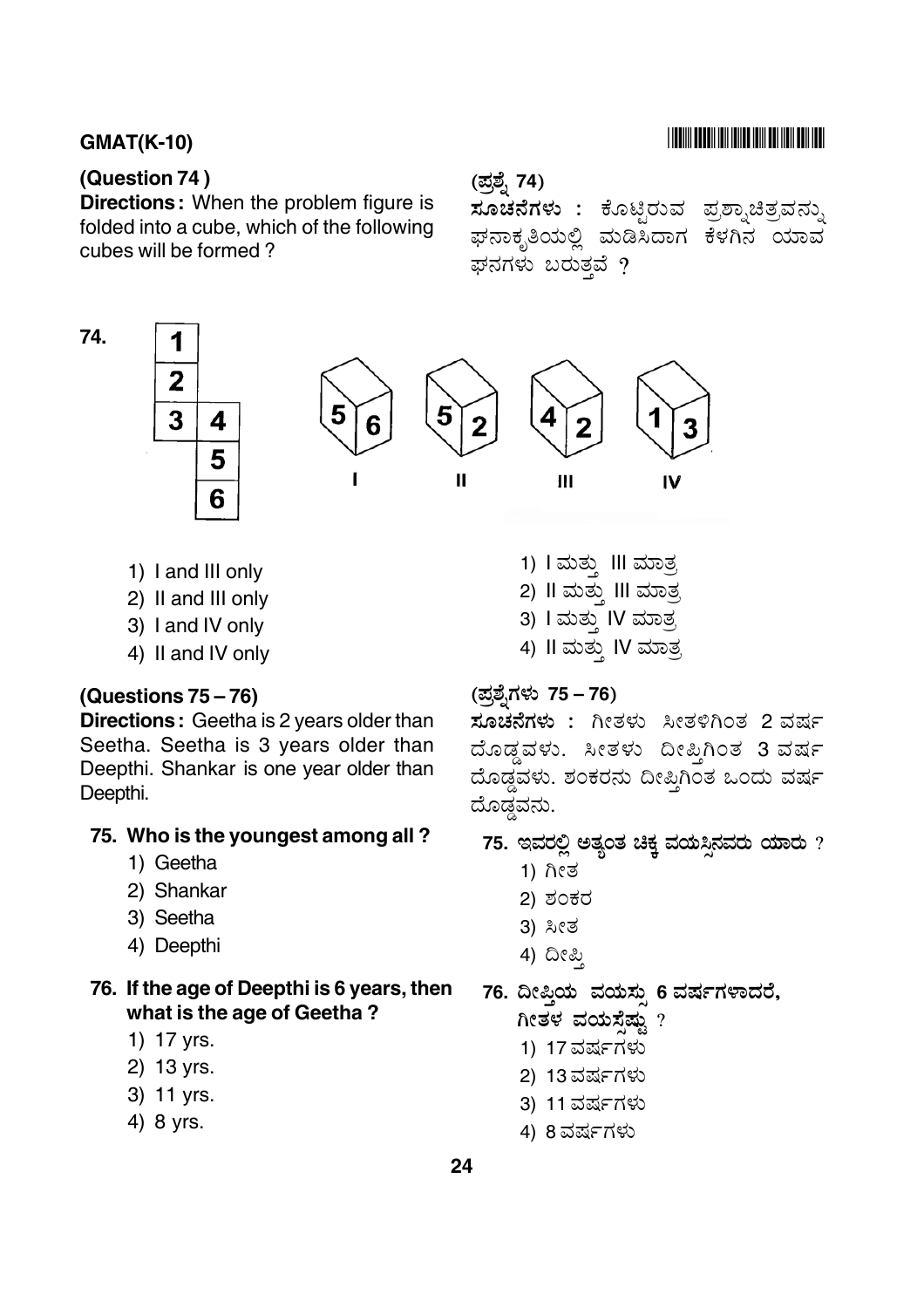## (Questions 77 - 78)

**Directions:** In the following questions a problem figure is given. The problem figure is hidden in one of the figures given as alternatives. Find the figure in which the problem figure is hidden.

### **Problem Figures**

# **THE RIVER BELLEVILLE IN THE RIVER OF A SET OF A SET OF A SET OF A SET OF A SET OF A SET OF A SET OF A SET OF A**

(ಪ್ರಶ್ನೆಗಳು 77 – 78)

ಸೂಚನೆಗಳು : ಈ ಕೆಳಗೆ ಕೊಟ್ಟಿರುವ ಪ್ರಶೈಗಳಲ್ಲಿ ಒಂದು ಪ್ರಶ್ನಾ ಚಿತ್ರವನ್ನು ಕೊಟ್ಟಿದೆ. ಈ ಪ್ರಶ್ನಾ ಚಿತ್ರವು ಪರ್ಯಾಯ ಚಿತ್ರಗಳಲ್ಲಿ ಕೊಟ್ಟರುವ ಒಂದು ಚಿತ್ರದಲ್ಲಿ ಅಡಗಿದೆ. ಯಾವ ಪರ್ಯಾಯ ಚಿತ್ರದಲ್ಲಿ ಅದು ಅಡಗಿದೆ ಎಂಬುದನ್ನು ಕಂಡುಹಿಡಿಯಿರಿ. ಪ್ರಶ್ರಾ ಚಿತ್ರಗಳು



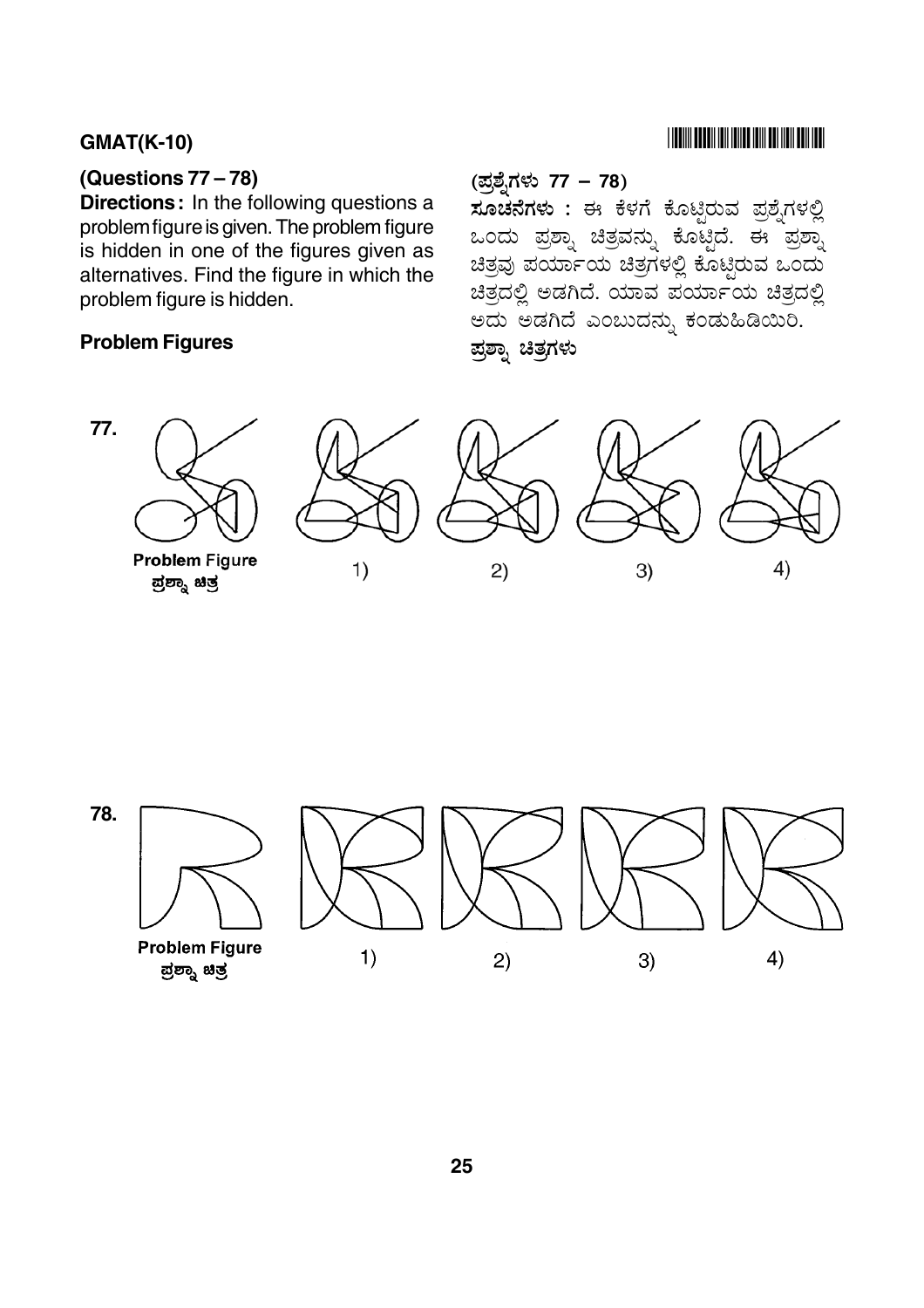# **THE WAS EXTENDED IN A 1999 ON A 1999 POINT AND A**

# **GMAT(K-10)**

# (Questions 79 - 80)

Directions: Fill in the missing numbers in the following pattern of numbers

| (ಪ್ರಶ್ನೆಗಳು 79 – 80) |  |  |  |  |
|----------------------|--|--|--|--|
|----------------------|--|--|--|--|

, ಸೂ<mark>ಚನೆಗಳು :</mark> ಈ ಕೆಳಗೆ ಕೊಟ್ಟಿರುವ ಸಂಖ್ಯೆಗಳ<br>ಮಾದರಿಯಲ್ಲಿ ಬಿಟ್ಟುಹೋಗಿರುವ ಸಂಖ್ಯೆಗಳನ್ನು ಕಂಡುಹಿಡಿಯಿರಿ.

|     |         |  | 4 3 8 5 4          |  |  |  |  |
|-----|---------|--|--------------------|--|--|--|--|
| 79. |         |  | 3 5 6 12 4 2 4     |  |  |  |  |
|     |         |  | 1 2 3 4  ? 3 4 5 6 |  |  |  |  |
|     |         |  | 4 2 1 11 6 2 7     |  |  |  |  |
|     |         |  | 5 7 9 4 2          |  |  |  |  |
|     | 1) 10   |  |                    |  |  |  |  |
|     | 2) 13   |  |                    |  |  |  |  |
|     | $3)$ 14 |  |                    |  |  |  |  |
|     | 4) 16   |  |                    |  |  |  |  |

|     |                |       |  | 4 2 8 4 1          |  |  |
|-----|----------------|-------|--|--------------------|--|--|
| 80. |                |       |  | 4 3 1 12 2 2 1     |  |  |
|     | 3 <sup>1</sup> |       |  | 1 2 4 $ ?$ 1 1 2 2 |  |  |
|     |                |       |  | 2 4 1 16 1 2 4     |  |  |
|     |                |       |  | 1 4 10 5 2         |  |  |
|     |                |       |  |                    |  |  |
|     |                | 1) 12 |  |                    |  |  |
|     |                | 2)16  |  |                    |  |  |
|     |                | 3) 20 |  |                    |  |  |
|     |                | 4) 24 |  |                    |  |  |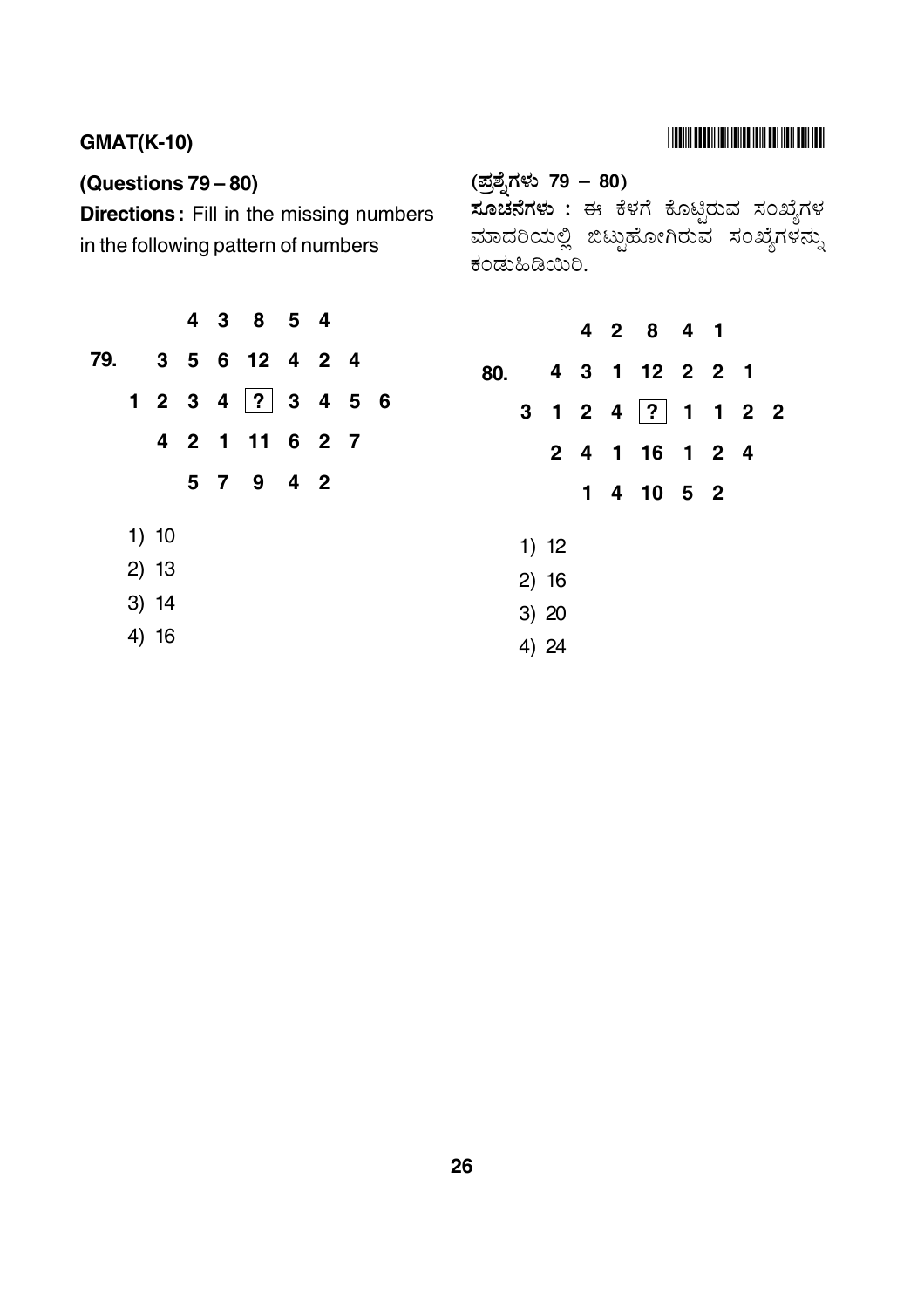## (Questions  $81 - 82$ )

Directions: In the following questions a two figure are given as problem figure. Find which of the following alternative figures would be formed, if the first figure is superimposed on the second figure.

## **Problem Figures**

## 

#### (ಪ್ರಶ್ನೆಗಳು 81 – 82)

ಸೂಚನೆಗಳು : ಈ ಕೆಳಗೆ ಎರಡು ಚಿತ್ರಗಳನ್ನು ಪ್ರಶ್ನಾಚಿತ್ರಗಳಾಗಿ ಕೊಟ್ಟಿವೆ. ಈ ಚಿತ್ರಗಳಲ್ಲಿ ಮೊದಲನೆಯ ಚಿತ್ರವನ್ನು, ಎರಡನೆಯ ಚಿತ್ರದ ಮೇಲೆ ಸರಿಯಾಗಿ ಇಟ್ಟಾಗ, ಕೊಟ್ಟರುವ ಪರ್ಯಾಯಗಳಲ್ಲಿ ರಚಿಸಲ್ಪಡುವ ಚಿತ್ರವನ್ನು ಕಂಡುಹಿಡಿಯಿರಿ. ಪ್ರಶ್ನಾ ಚಿತ್ರಗಳು



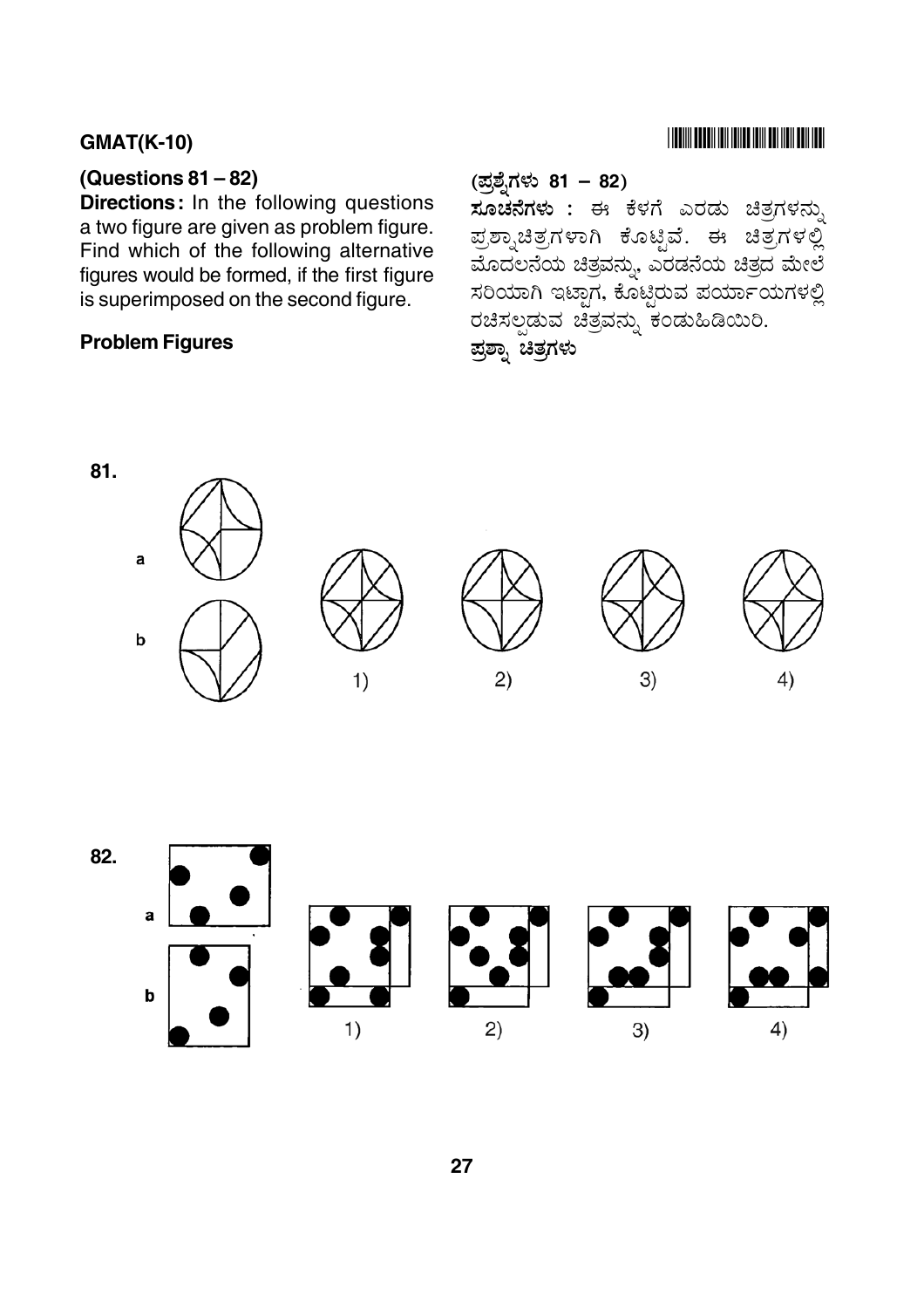#### $GMAT(K-10)$

#### **(Questions 83 – 84)**

**Directions:** Answer the following questions based on the sequence of number given below.

# (ಪ್ರಶ್ನೆಗಳು 83 – 84)

 6 & ' 7C -  - !" -/  @ ಸಂಖ್ಯೆಗಳ ಆಧಾರದ ಮೇಲೆ ಕೊಟ್ಟಿರುವ ಪ್ರಶ್ನೆಗಳಿಗೆ enzo2.

## **25843776259668752948625442**

- **83. In the given sequence how many times an even number has come between an odd and an even number ?**
	- 1) 12
	- 2) 11
	- 3) 10
	- 4) 9
- .<br>83. ಕೊಟ್ಟಿರುವ ಶ್ರೇಣಿಯಲ್ಲಿ ಎಷ್ಟು ಬಾರಿ ಸಮಸಂಖ್ಯೆಯು, ಬೆಸ ಸಂಖ್ಯೆ ಮತ್ತು ಸಮ ಸಂಖ್ಯೆಗಳ $\,$ ನಡುವೆ ಬಂದಿದೆ ?
	- 1) 12
	- 2) 11
	- 3) 10
	- 4) 9

#### **32115642893911482429339424**

- **84. In the given sequence how many times a number is the square root of the previous number ?**
	- 1) 6
	- 2) 7
	- 3) 8
	- 4) 9
- 84. ಕೊಟ್ಟಿರುವ ಶ್ರೇಣಿಯಲ್ಲಿ ಎಷ್ಟು ಬಾರಿ ಸಂಖ್ಯೆಯು ತನ್ನ ಹಿಂದಿನ ಸಂಖ್ಯೆಯ ವರ್ಗಮೂಲವಾಗಿರುತದೆ?
	- 1) 6
	- 2) 7
	- 3) 8
	- 4) 9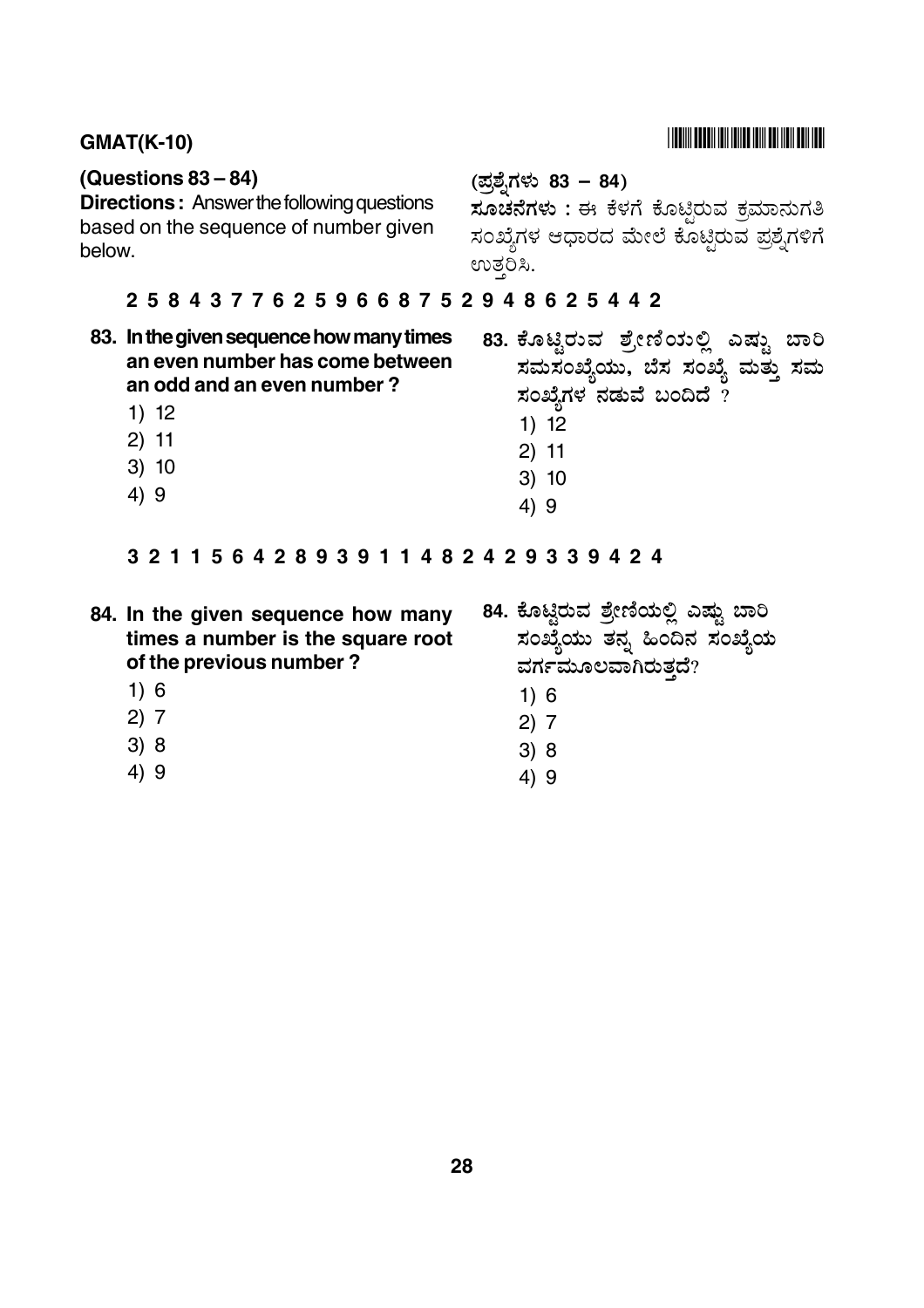#### (Question 85)

85. If all B and C belong to A and all C belongs to B. Some A and B are part of D, but not C. Which one of the following Venn diagrams represents the relationship of A, B, C and D?



#### (Question 86)

86. Consider the following data:

In a degree class 100 students study science subjects. Among them

- ❖ 20 students study Physics.
- $\div$  30 students study Chemistry.
- $\div$  20 students study Biology.
- ❖ 10 students study both Physics and Chemistry.
- ❖ 15 students study both **Chemistry and Biology.**

Which one of the following Venn diagrams represents the relation in the data given?



### (ಪ್ರಶ್ನೆ 85)

85. ಎಲ್ಲಾ B ಮತು C ಗಳು A ಗೆ ಸೇರಿದೆ ಮತು ಎಲ್ಲಾ C ಗಳೂ B ಗೆ ಸೇರಿವೆ. C ಯನು, ಬಿಟ್ಟು A ಮತ್ತು B ಗಳ ಸ್ತಲ್ಪ ಭಾಗ D ಗೆ ಸೇರಿದೆ. ಈ ಕೆಳಗೆ ಕೊಟಿರುವ ಯಾವ ವೆನ್ ಚಿತ್ತವು A, B, Cಮತ್ತು D ಗಳಿಗಿರುವ ಸಂಬಂಧವನ್ನು ಸೂಚಿಸುತ್ತದೆ ?



## (ಪ್ರಶ್ನೆ **86**)

 $4) 4$ 

- 86. ಈ ಕೆಳಗಿನ ಮಾಹಿತಿಯನು, ಗಮನಿಸಿ : ಒಂದು ಪದವಿ ತರಗತಿಯಲಿ 100 ವಿದ್ಯಾರ್ಥಿಗಳು ವಿಜಾನ ವಿಷಯವನ್ನು ಅಧ್ಯಯನ ಮಾಡುತ್ತಾರೆ. ಅವರಲ್ಲಿ
	- ❖ 20 ವಿದ್ಯಾರ್ಥಿಗಳು ಭೌತಶಾಸ್ತ್ರವನ್ನು ಅದ್ವಯನ ಮಾಡುತಾರೆ.
	- ❖ 30 ವಿದ್ಯಾರ್ಥಿಗಳು ರಸಾಯನಶಾಸವನು, ಅಧ್ಯಯನ ಮಾಡುತಾರೆ.
	- ❖ 20 ವಿದ್ಯಾರ್ಥಿಗಳು ಜೀವಶಾಸ್ತವನ್ನು ಅಧ್ಯಯನ ಮಾಡುತ್ತಾರೆ.
	- ❖ 10 ವಿದ್ಯಾರ್ಥಿಗಳು ಭೌತಶಾಸ್ತ್ರ ಹಾಗೂ ರಸಾಯನಶಾಸ್ತಗಳನ್ನು ಅಧ್ಯಯನ ಮಾಡುತಾರೆ.
	- ❖ 15 ವಿದ್ಯಾರ್ಥಿಗಳು ರಸಾಯನಶಾಸ ಹಾಗೂ ಜೀವಶಾಸ್ತ್ರಗಳನ್ನು ಅಧ್ಯಯನ ಮಾಡುತಾರೆ.
	- ಈ ಕೆಳಗಿನ ಯಾವ ವೆನ್ ಚಿತ್ತವು
	- ಕೊಟ್ಟಿರುವ ಮಾಹಿತಿಯನ್ನು ಸೂಚಿಸುತ್ತದೆ ?
		- 1)  $A$
		- $2)$  B
		- 3) C
		- 4) D
- 

##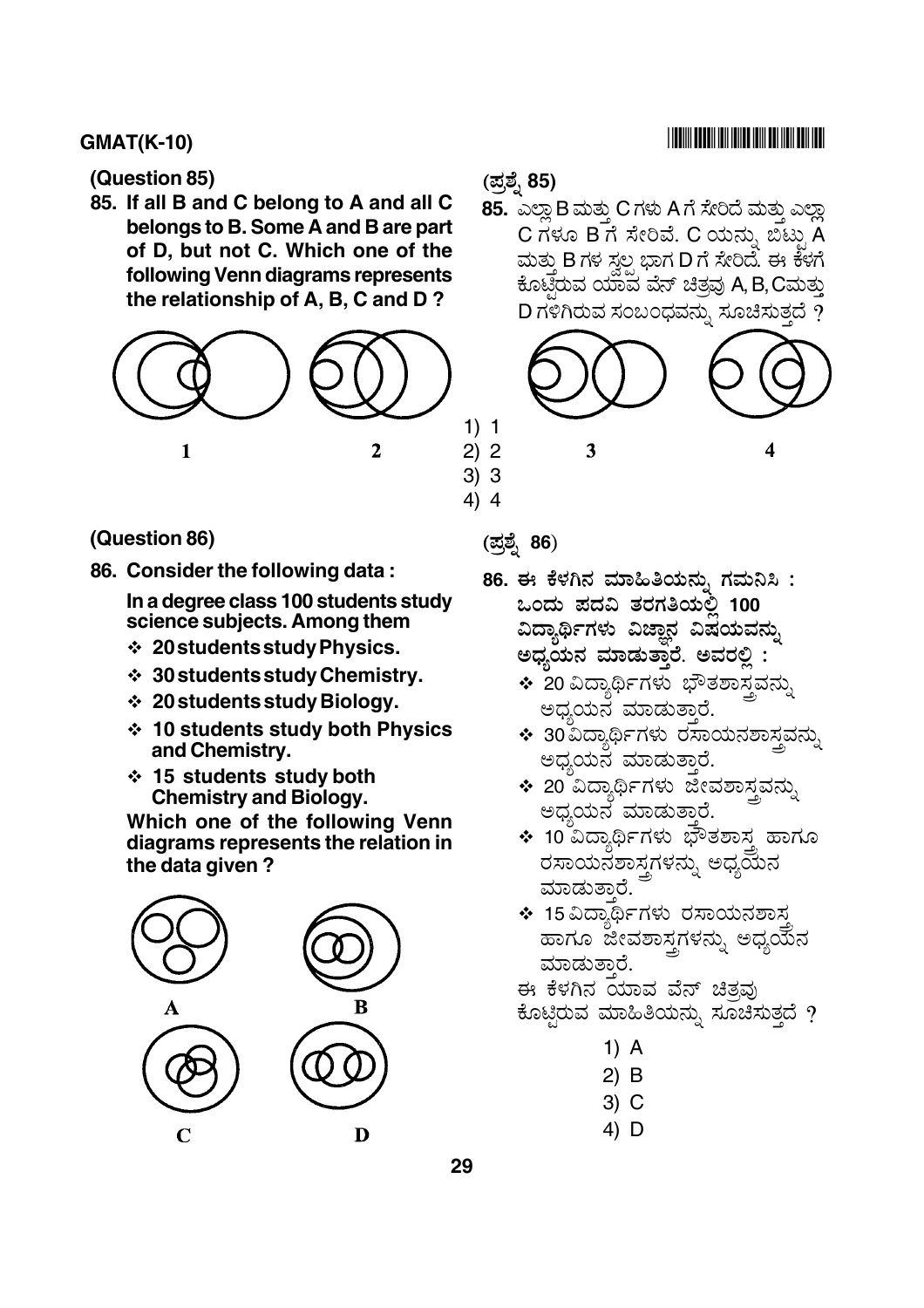# **THE RIVER BELLEVILLE IN THE RIVER OF A SET OF A SET OF A SET OF A SET OF A SET OF A SET OF A SET OF A SET OF A**

## (Questions  $87 - 88$ )

**Directions:** In which one of the following alternatives all the given components in the problem figure are found?

# 87.



(ಪ್ರಶ್ನೆಗಳು 87 – 88)



 $\oplus$ 





ಸೂಚನೆಗಳು : ಯಾವ ಪರ್ಯಾಯ ಚಿತ್ರದಲ್ಲಿ

ಪ್ರಶ್ನಾ ಚಿತ್ರದಲ್ಲಿ ಕೊಟ್ಟಿರುವ ಎಲ್ಲಾ ಭಾಗಗಳೂ ಇವೆ  $\overline{\gamma}$ 

88.



 $3)$ 

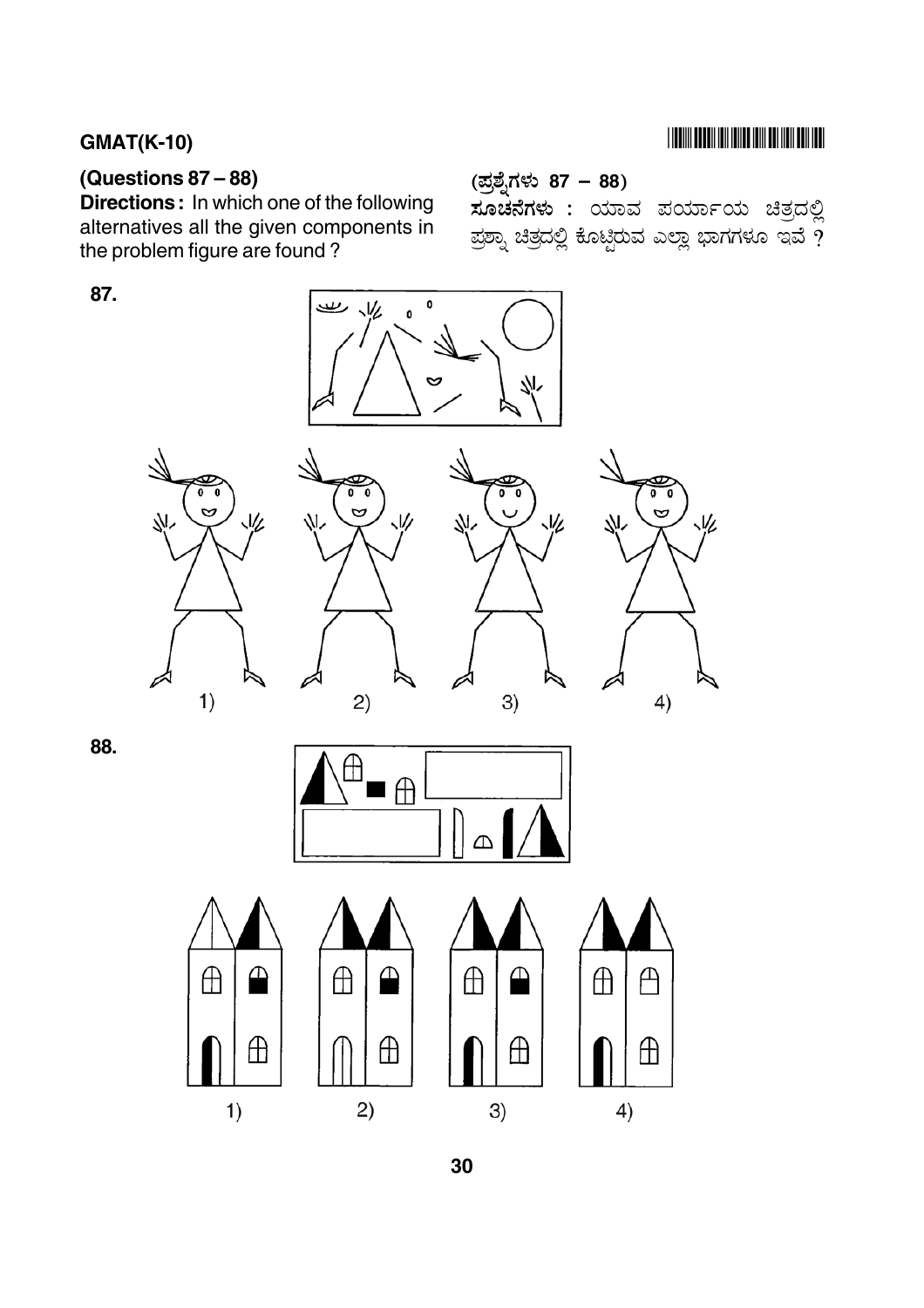## (Questions  $89 - 90$ )

**Directions:** A square shaped sheet of paper is folded in the given sequence of A, B, C as shown in the figure. Then holes are made in particular positions.

The given problem figure shows how the paper appears when it is unfolded.

Which one of the following alternative figures shows the position of punch made after folding?

## (ಪ್ರಶ್ನೆಗಳು 89 – 90)

**ಸೂಚನೆಗಳು :** ಒಂದು ಚೌಕಾಕಾರದ ಕಾಗದದ ಹಾಳೆಯನ್ನು ಕ್ರಮವಾಗಿ A, B, C ಚಿತ್ರಗಳಲ್ಲಿ ತೋರಿಸಿರುವಂತೆ ಮಡಿಸಿದೆ. ನಂತರ ಅದರಲ್ಲಿ ನಿರ್ದಿಷ್ಠವಾದ ಸ್ಥಳದಲ್ಲಿ ರಂಧ್ರಗಳನ್ನು ಮಾಡಿದೆ. ಪ್ರಶ್ನಾಚಿತ್ರವು ಹಾಳೆಯನ್ನು ಬಿಡಿಸಿದಾಗ ಹೇಗೆ ಕಾಣಿಸುತ್ತದೆ ಎಂಬುದನ್ನು ತೋರಿಸುತ್ತದೆ. ಕೊಟಿರುವ ಪರ್ಯಾಯಗಳಲ್ಲಿ ಯಾವ ಚಿತ್ನವು ಹಾಳೆಯನು, ಮಡಿಸಿದಾಗ ಮಾಡಿರುವ ರಂಧಗಳ ನಿರ್ದಿಷ್ಠ ಸ್ಥಳವನ್ನು ತೋರಿಸುತ್ತದೆ?



 $31$